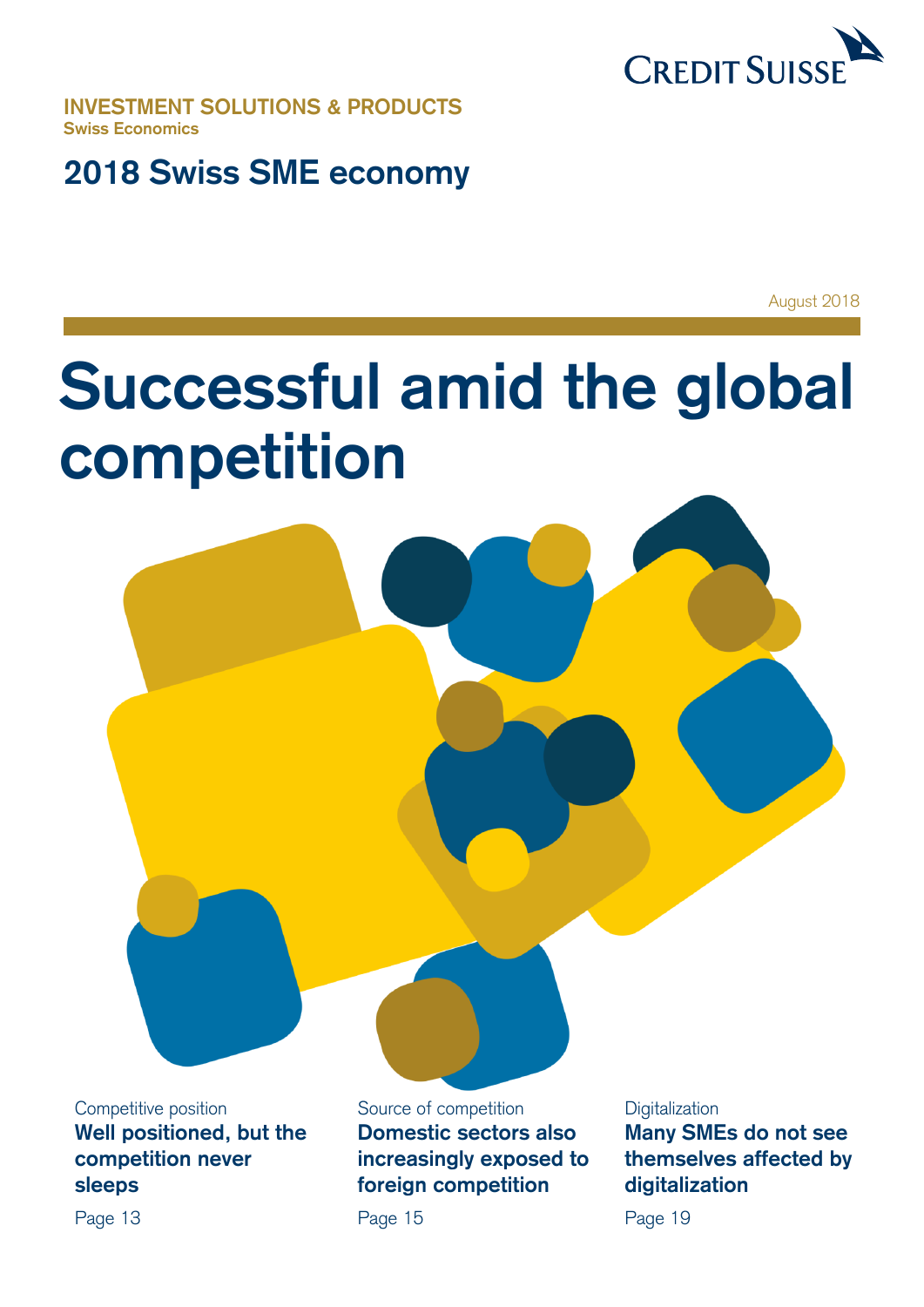### **Publishing information**

#### **Publisher: Credit Suisse AG, Investment Solutions & Products**

Dr. Burkhard Varnholt Vice Chairman IS&P Tel. +41 (0)44 333 67 63 Email: burkhard.varnholt@credit-suisse.com

Dr. Oliver Adler Chief Economist, CIO Switzerland Office Tel. +41 (0)44 333 09 61 Email: oliver.adler@credit-suisse.com

#### **Copy deadline**

13 July 2018

#### **Copyright**

The publication may be quoted provided that it is cited as the source. Copyright © 2018 Credit Suisse Group AG and/or affiliated companies. All rights reserved.

### **Authors**

Dr. Sara Carnazzi Weber +41 (0)44 333 58 82 sara.carnazzi@credit-suisse.com

Andreas Christen +41 (0)44 333 77 35 andreas.christen@credit-suisse.com

Tiziana Hunziker +41 (0)44 333 28 08 [tiziana.hunziker.2@credit-suisse.com](mailto:tiziana.hunziker.2@credit-suisse.com)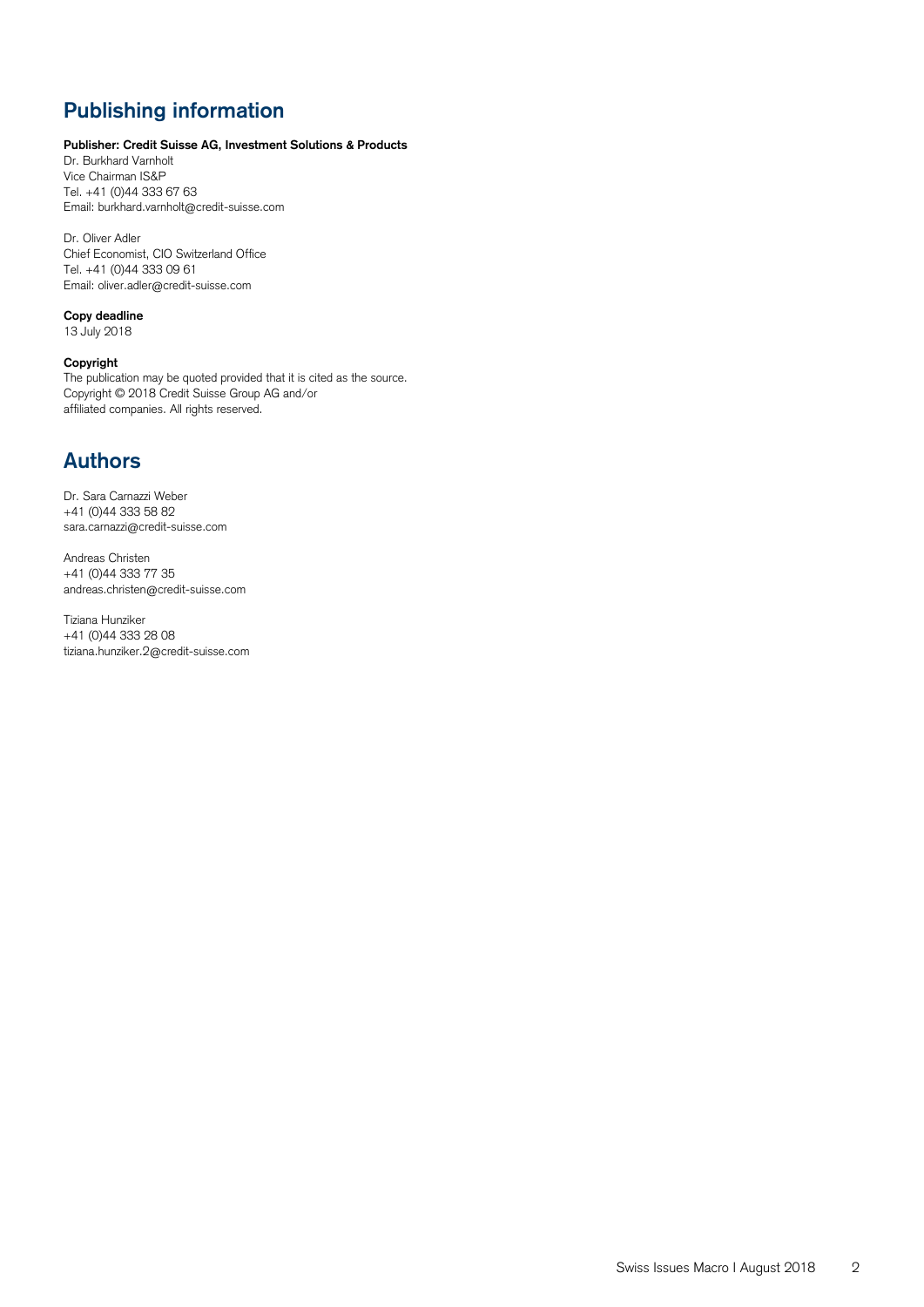### **Contents**

| <b>Editorial</b>                                                                                      | 4              |
|-------------------------------------------------------------------------------------------------------|----------------|
| <b>Management summary</b>                                                                             | 5              |
| <b>Swiss SME economy</b><br>In robust shape                                                           | 7              |
| <b>Competitiveness of Switzerland from the SME perspective</b><br>Competitiveness on track            | 11             |
| <b>Competitive position of SMEs</b><br>Well positioned, but the competition never sleeps              | 13             |
| International competition<br>Half of SMEs facing international competition                            | 15             |
| Exchange rates and strong franc<br>Exchange rates mostly not a big challenge                          | 17             |
| <b>Competitiveness and digitalization</b><br>More opportunities than risks                            | 19             |
| Strategies for upholding competitive position<br>SMEs keeping themselves fit                          | 21             |
| Special focus: Hidden champions<br>One in seven industrial SMEs sees itself as a global market leader | 24             |
| Interviews with entrepreneurs<br>Wyssen Avalanche Control AG<br>Ava AG<br><b>AG Cilander</b>          | 26<br>27<br>29 |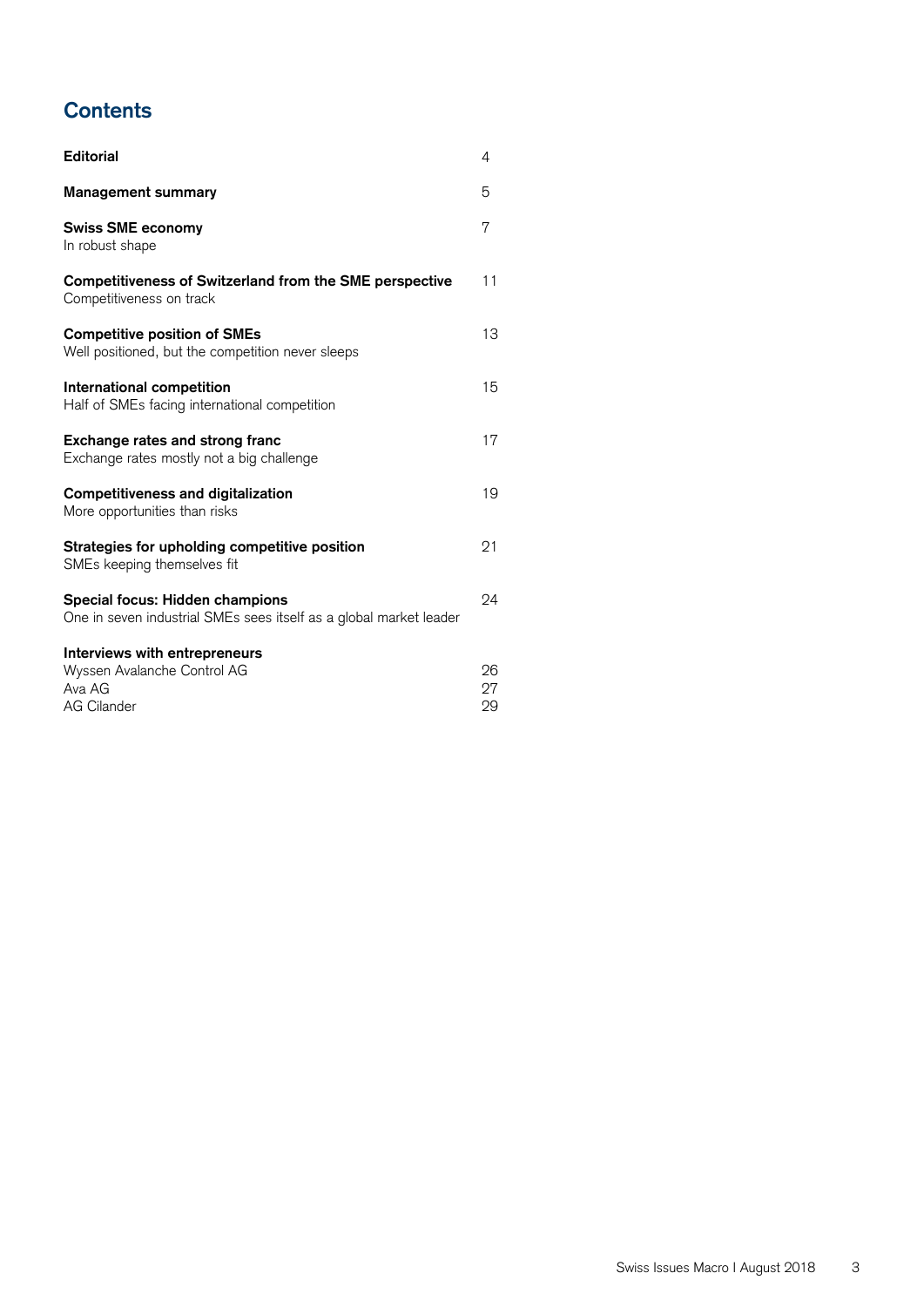## **Editorial**

Swiss small and medium-sized enterprises (SMEs) have never been able to relax in the face of global competition. High wages and a strong currency have always forced them to assert themselves through innovation and the quality of their products and services rather than through attractive prices. The Swiss franc shock in early 2015 has undoubtedly taken its toll on them. However, it has also introduced a renewed phase of structural change that will benefit and promote the domestic SME landscape in the medium to long term. The ongoing further development of proprietary business models that is sometimes driven by adverse circumstances, efficiency enhancements, innovations and the opening of new markets is ultimately keeping Swiss SMEs sustainably fit for the competition.

And, indeed, our survey of more than 1,000 companies confirms the good competitive position of Swiss SMEs, with quite a few companies even able to describe themselves as global market leaders in their field of activity. The fact that the majority of companies surveyed consider themselves capable of safeguarding their current high competitiveness in the long term thanks to sufficient financial means bodes well for the future. We also observe that, with their investments, Swiss SMEs focus above all on offensive, forward-looking measures for upholding their competitiveness, such as the development of new products or the acquisition of new markets. This positive underlying picture is also reflected in the three interviews conducted with companies from different sectors within the scope of our study.

Despite this positive background situation, the Swiss SME landscape continues to face challenges. Competition is becoming increasingly global and therefore harsher. There are by no means just export-oriented companies in the global competition. There are now more domestically oriented than exporting SMEs in Switzerland that are having to share their market with providers from abroad. The globalization of competition has been disproportionately strong in recent years in traditional domestic sectors such as construction and trade. Not all companies that are suddenly being forced to compete globally are prepared for this. The focus of the discussion about competitiveness is therefore set to shift more and more from the export industry, which has been under close observation due to the appreciation waves in recent years, to the domestic economy that is more and more frequently having to find solutions in order to continue to hold its own in the future.

A further challenge for Swiss SMEs is digitalization, which is rendering proven approaches to service provision obsolete, giving rise to new consumer needs and behaviors, and expanding the radius of competition. Swiss companies are essentially optimistic about this upheaval and see opportunities for efficiency enhancements and expansion. Roughly half of the Swiss SMEs surveyed have also already implemented extensive digitalization of their processes, sales channels, and product and service ranges. However, a surprisingly large number of SMEs believe they will only be marginally affected by digitalization in the foreseeable future – not least including those in domestic sectors where digitalization has already made inroads. If these companies leave it too late to recognize the implications of this technological revolution, it could become a burden on future competitiveness.

We wish you an interesting and stimulating read.

Andreas Gerber **Contract Contract Contract Contract Contract Contract Contract Contract Contract Contract Contract Contract Contract Contract Contract Contract Contract Contract Contract Contract Contract Contract Contract** Head of SME Business Switzerland Chief Economist Credit Suisse (Switzerland) AG Credit Suisse (Switzerland) AG

Piver Adler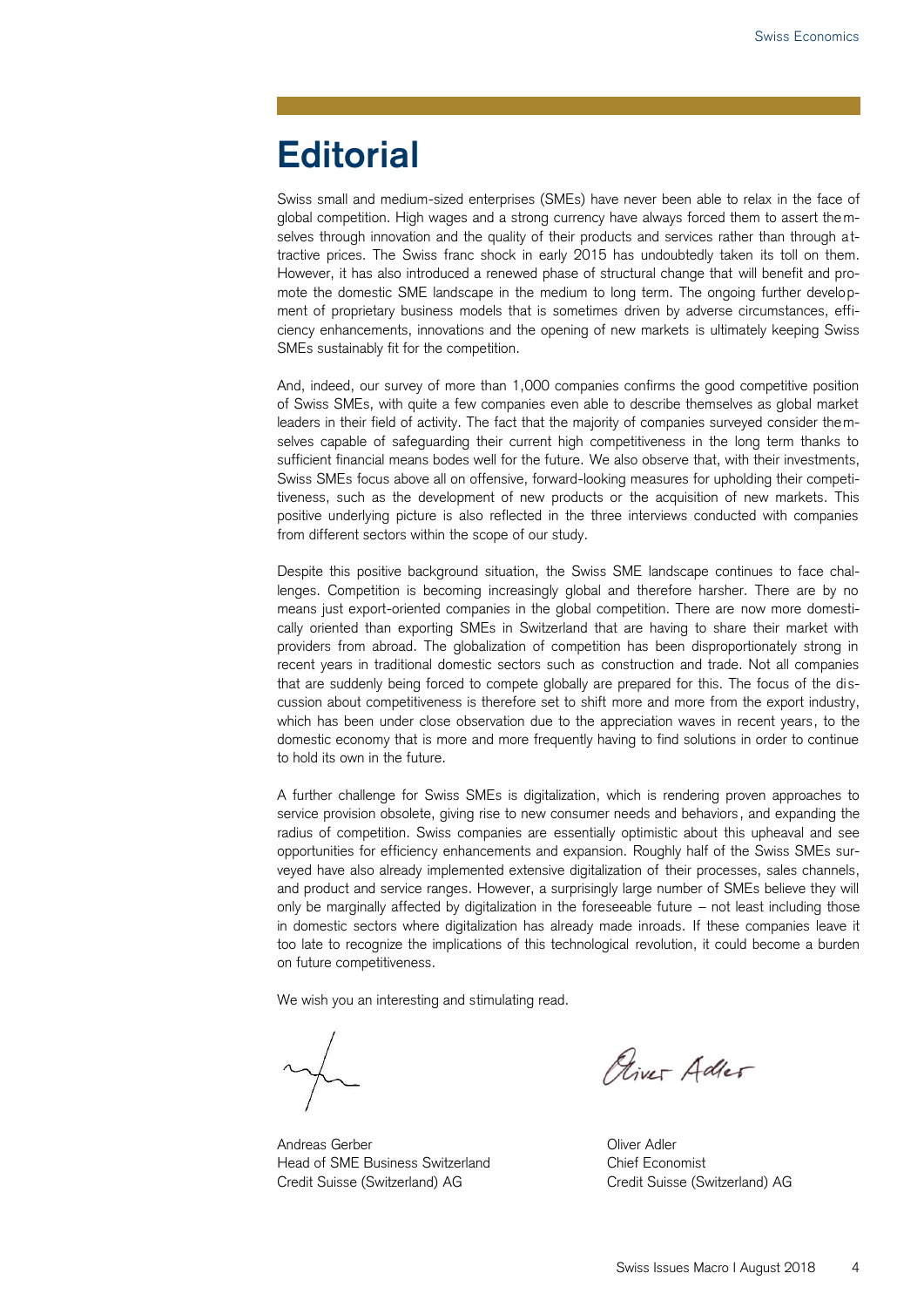### **Management summary**

For years, Switzerland has stood out with top rankings in the usual international competitiveness reports such as that of the World Economic Forum (WEF). For the present study, we asked over 1,000 SMEs from all sectors and cantons whether they shared this positive view. The answer turned out to be less clear than we expected: the majority of Swiss SMEs generally attribute an "average to high international competitiveness" to Switzerland as a business location. In itself, this is not a bad verdict, especially since only very few companies attribute a low level of competitiveness to Switzerland and the vast majority of survey participants do not expect the current position to deteriorate. However, the assessment is somewhat more critical than that of the aforementioned reports. Meanwhile, larger and more internationally oriented companies view Switzerland as slightly more competitive than small and purely domestic-oriented companies see it.

Much more important than the assessment of the location is the question of how the SMEs themselves are faring. The responses of the companies surveyed generally give cause for optimism: most of the companies surveyed consider their current competitive situation to be good or at least satisfactory. However, a clear majority of SMEs also believe that their companies need to develop further in order to counter rising competitive pressures despite the good underlying situation.

One challenge is the increasingly global nature of the competition. Ten years ago, according to the survey, only one in three companies had competitors abroad – today this has increased to one in two. On the one hand, many SMEs perform well in the global arena as confirmed by the high number of "hidden champions." One in seven industrial SMEs surveyed claimed to be global market leaders. However, the results also reveal that the competition is growing harsher and more international. Interestingly, the globalization of competition has been disproportionately strong in recent years in traditional domestic sectors such as construction and trade. Our survey clearly illustrates that, as a consequence, there are now more domestic-oriented than exportoriented companies having to share the market with providers from other countries. Accordingly, we see certain risks for such domestic sectors as in contrast to the SME export industry that has always faced international competition, they have not yet been geared to holding their own against competitors from around the world.

Owing to the strong global ties of the SME economy, it comes as no surprise that, according to our survey, half the companies are affected by exchange-rate fluctuations. However, exchange rates only pose a major challenge for one in five companies – and even these SMEs have largely survived the last few years after the franc shock relatively well. Although the strong franc is also set to pose a challenge in the future – at least for export-oriented companies and those facing global competition – recent experience has shown that Swiss SMEs are by and large capable of coping with this. Furthermore, the strong franc is constantly forcing companies to develop further and to invest, which is ultimately contributing not insignificantly to the sustained competitiveness of the Swiss SME economy.

The globalization of competition is partially attributable to digitalization. Particularly in the service sector, digitalization is facilitating cross-border exchange on a scale that was not possible previously. Nevertheless, as illustrated by our survey, SMEs largely view digitalization as an opportunity and hope to achieve efficiency gains and opportunities for new products, sales markets and client groups. Only a minority of them believe that digitalization poses a risk because it renders their products and services superfluous or think that their company may fall behind the competition technologically. The predominantly positive expectations of SMEs coincide with various indicators attesting that Switzerland has a good "IT readiness." This is a fundamentally positive finding. On the other hand, a surprisingly large number of SMEs believe that they will only be marginally affected by digitalization in the foreseeable future. It is quite possible that this selfassessment is correct. However, as demonstrated by a number of recent examples, there is also a danger that such companies are underestimating the technological shift and could therefore be jeopardizing their long-term competitiveness.

**Swiss competitiveness: SMEs more critical than WEF** (p. 11 – 12)

**Well positioned, but the competition never sleeps** (p. 13 – 14)

**Competition for SMEs becoming harsher due to globalization – but there are also many "hidden champions"** (p. 15 – 16; p. 24 – 25)

**Exchange rates: A constant but generally manageable challenge** (p. 17 – 18)

**Companies see digitalization more as an opportunity – but the risks should not be underestimated** (p. 19 – 20)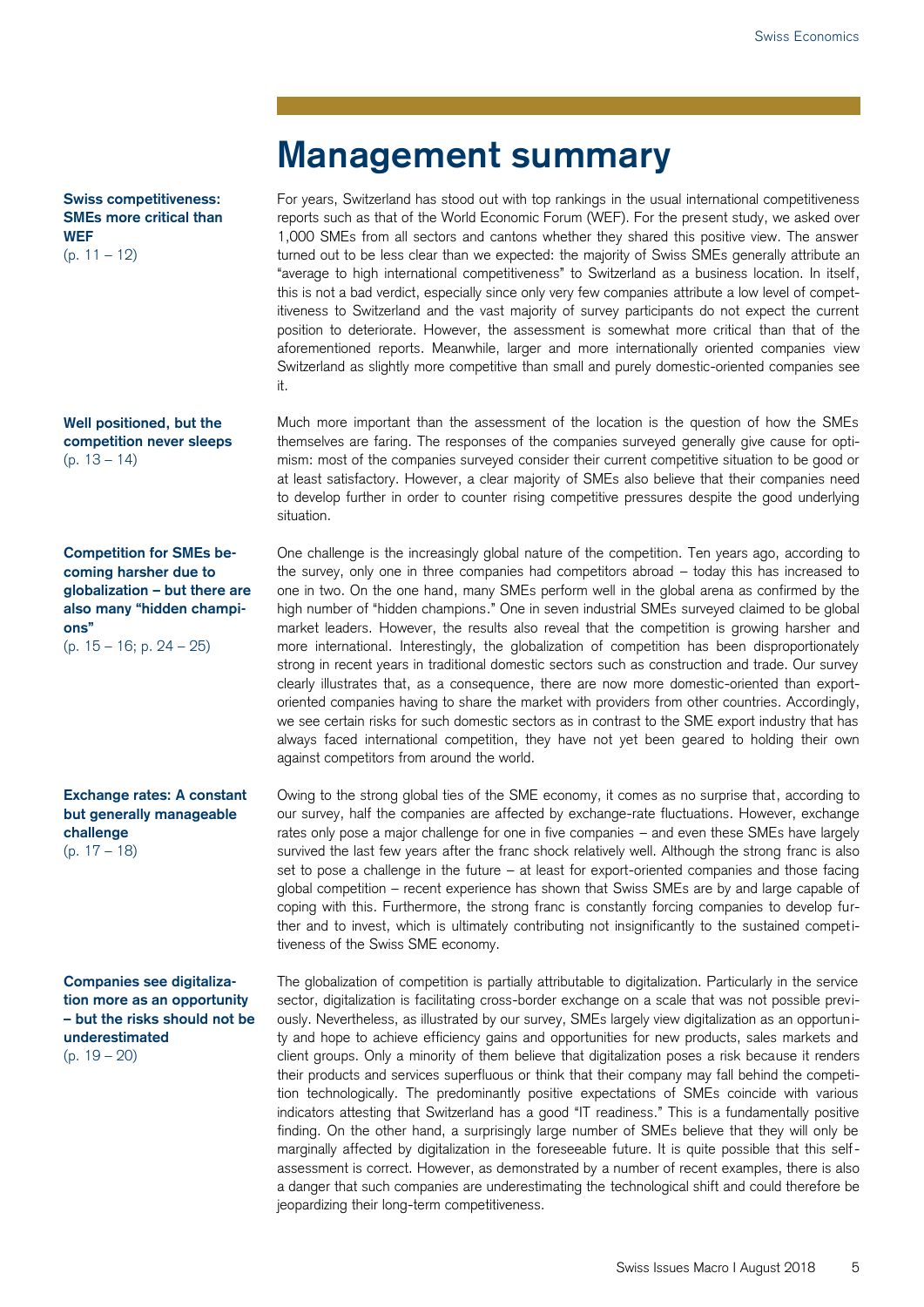#### **SMEs have sufficient financial leeway for investments in competitiveness** (p. 21 – 23)

### **Three prime examples of how Swiss SMEs can shine against the global competition**

(p. 26 – 30)

Most SMEs are in the happy situation of at least being able to take charge of their own destiny. A large majority currently claim to have sufficient financial leeway for investments to uphold their competitiveness. The range of measures adopted in recent years for maintaining competitive positions also gives cause for cautious optimism. While quite a few companies have had to resort to defensive-reactive strategies such as price cuts or the discontinuation of business areas, forward-looking and offensive measures have come much more frequently to the fore. More than half of those surveyed have invested in the launch of new products and services or in the further development of existing ones. Almost half of the SMEs have tapped new markets or client groups, and four out of ten companies have implemented substantial digitalization of their sales channels or product ranges in recent years. Also positive is the fact that, with a view to the next two to three years, proactive and expansive strategies are tending to gain weight against defensive ones such as price cuts.

This positive overall picture is also reflected in the three interviews conducted with entrepreneurs from quite different sectors within the scope of this study. They vividly demonstrate how, despite their expensive location, Swiss SMEs can successfully hold their own against the international competition thanks to creativity, an open and globally shaped mindset, client proximity, consistent positioning, technological innovation, digitalization and, last but not least, outstanding skilled labor.

#### **Five key facts and findings with regard to the competitiveness of Swiss SMEs**

Swiss SMEs can look back on a challenging but, in many sectors, an altogether successful decade. It cannot be said for certain from today's perspective whether this success will be repeated in the coming decade. However, our study shows that Swiss SMEs are by and large well equipped to face future competitive challenges. The following five points summarize the key findings of the study:

- 1. The competitive position of Swiss SMEs is largely good or satisfactory. According to their own assessment, they currently have sufficient financial leeway to make the necessary investments to maintain this situation. The underlying conditions for being able to safeguard the current high level of competitiveness in the long term appear to be in place for the Swiss SME landscape.
- 2. However, the ongoing further development of the business model is an indispensable task for most of them if they do not wish to abandon the field to the competition. Here SMEs are focusing above all on proactive measures such as product development, the opening of new markets and digitalization.
- 3. The competition is becoming increasingly global and consequently harsher. SMEs from previously protected domestic sectors are also facing increasing global competition.
- 4. SMEs primarily view digitalization as an opportunity. Switzerland generally has good underlying conditions in this regard. However, some companies may be underestimating the extent of technological change.
- 5. In an increasingly (digitally) interconnected global economy, the significance of exchange rates remains high. With its propensity to appreciate, the volatile Swiss franc is also likely to pose a challenge to SMEs. All in all, however, the majority of them should be able to cope with this.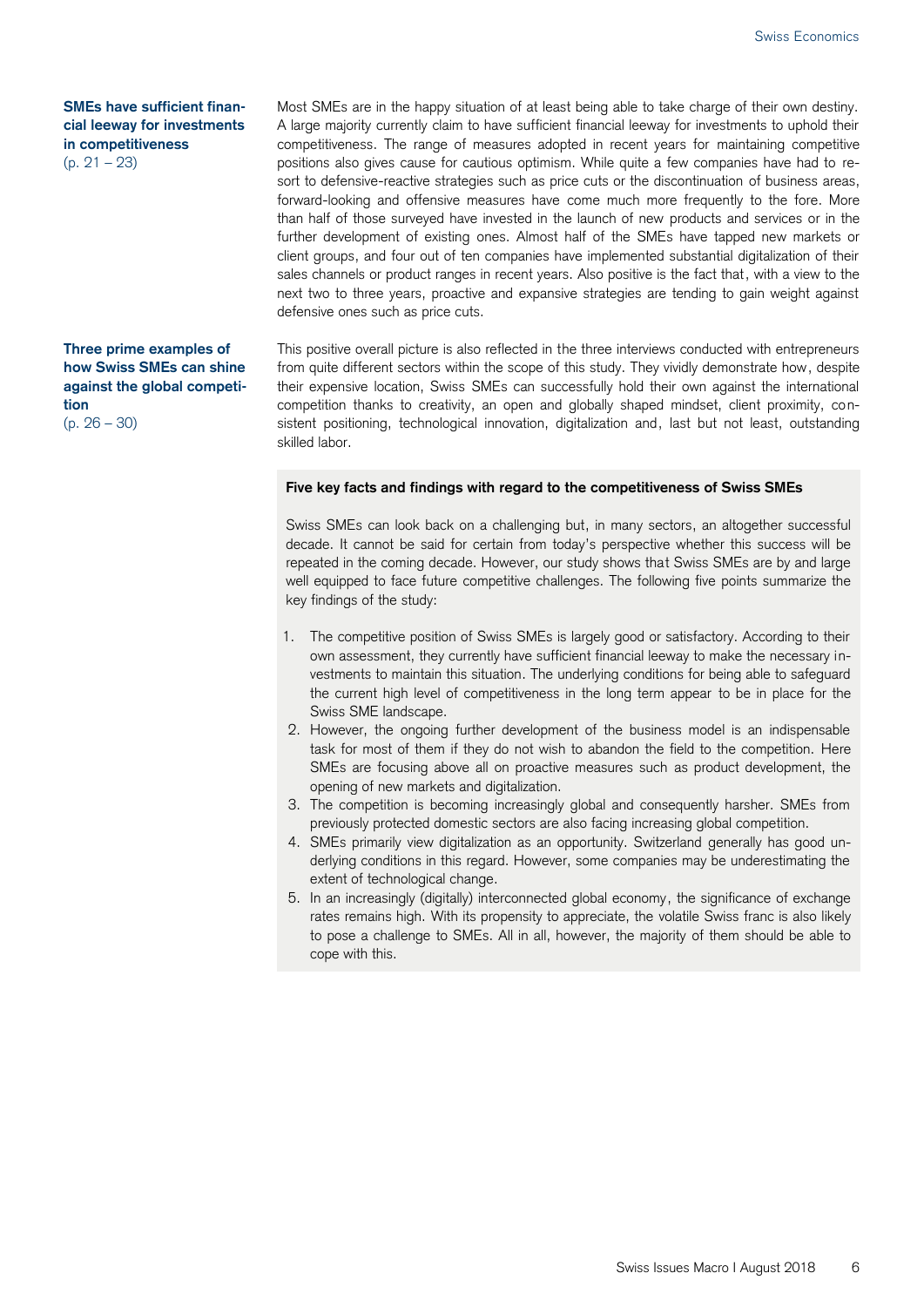### **Swiss SME economy In robust shape**

**The business situation of Swiss SMEs in recent years has largely been "satisfactory to good" – a verdict that has continued to hold true in mid-2018. SMEs have generally proved to be a stabilizing factor for the Swiss economy.**

Only a competitive company can be successful in the long term – and sustained success is therefore an expression of high competitiveness. A good benchmark for measuring the economic success of SMEs as simply and intuitively as possible is the Business Situation Indicator of the KOF Swiss Economic Institute (KOF), which covers most Swiss sectors. Based on the KOF's figures, we have calculated a business situation indicator for the overall SME landscape and compare this with the indicator for large companies (see the text box on the following page for explanations). **Review of the SME business situation**

The indicator shows that, in recent years, Swiss SMEs have largely assessed their business situation as at least satisfactory or good (see Figure 1). Even during the recession in the wake of the financial crisis in 2009 and after the franc shock in early 2015, there were more companies assessing their business situation as good than poor. At no time did more than 25% of the SMEs canvassed by the KOF rate their business situation as poor.<sup>1</sup> Hence the situation of the SME economy has altogether been somewhat more stable than that of large companies in recent years.<sup>2</sup> Conversely, however, the SME economy also appears to have benefitted less from upswing phases overall. While SMEs only rated their business situation in mid-2018 at slightly better than the average of the past five years, the assessment of large companies was significantly above the five-year average. However, viewed over the long term, there is practically no difference between SMEs and large companies regarding their assessment of the business situation. **A good and relatively stable business situation**

#### **Industrial SMEs on the rise, but have suffered longer under the franc shock**

However, the development of the business situation has varied quite significantly in the different SME sectors, as the following select examples illustrate. Figure 2 shows that, in contrast to other sectors of the SME economy, industrial SMEs are very much subject to the ups and downs of economic cycles. Accordingly, the assessment of the business situation deteriorated at the

Business situation; share of companies surveyed, balances in percentage points\* Business situation; share of industrial enterprises surveyed, balances in percentage



Source: KOF Swiss Economic Institute, Swiss Federal Statistical Office, Credit Suisse; \* excluding agriculture, finance, energy, education and public administration; last data point: July 2018

**Figure 1: SMEs as stabilizing factor Figure 2: Industrial SMEs suffered longer under the franc shock**

points; four-quarter average



Source: KOF Swiss Economic Institute, Credit Suisse; last data point: July 2018

-<sup>1</sup> Weighting factor according to text box on next page.

<sup>2</sup> However, this does not necessarily mean that the course of business of *individual* SMEs is less volatile per se than that of *individual* large companies. The observation relates only to the *total* of the two groups. The indicator for large companies is also likely to be more volatile than that for SMEs because it is more strongly shaped by the assessment of individual companies.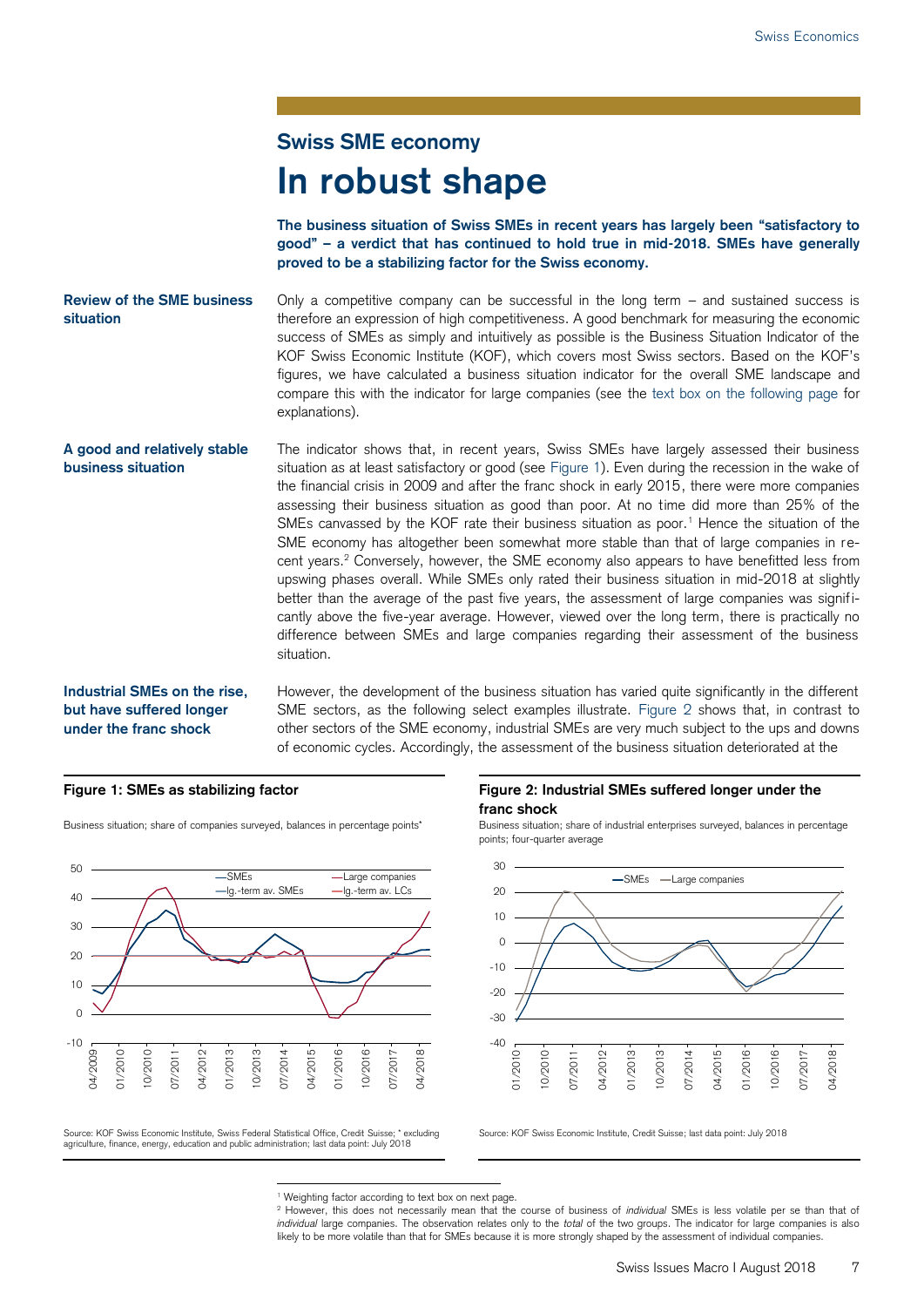start of 2015 after the Swiss National Bank abandoned the CHF/EUR minimum exchange rate in the same way for SMEs as for large companies. While large industrial enterprises digested the franc shock relatively quickly, however, the SMEs took longer to recover. It was not until mid-2017 that there were more industrial SMEs with a "good" rather than a "poor" business situation again. Sentiment in mid-2018 was back at the level it was at the peak of the recovery boom in 2011.

#### **Business Situation Indicator for SMEs**

The KOF Swiss Economic Institute (KOF) surveys – either monthly or quarterly depending on the sector – around 4,500 companies about various issues including their current business situation. The companies assess whether their business situation at the time of the survey is "poor," "satisfactory" or "good." The charts in this section show the difference between positive and negative answers (balance). Figures above 0 point toward a generally "satisfactory to good" business situation. Figures below 0 indicate that, at the applicable point in time, there were more companies with a "poor" than with a "good" business situation. The figures for SMEs in the illustrations of this section are weighted averages that we have calculated from the KOF Business Situation Indicators for SMEs in the industrial, construction, catering, retail trade, wholesale trade and services sectors. Based on their employment share, the individual groups have been weighted in accordance with the business census of the Swiss Federal Statistical Office (STATENT 2015). For the large companies in Figures 2, 3 and 4, we have adopted the unadjusted figures of the KOF – except for those in Figure 1, which are likewise a sector-weighted average.

#### **Retail trade undergoing structural change**

Not just industrial SMEs have suffered from the strong franc in recent years, but also retailers (see Figure 3). During the two major appreciation phases of the past few years – mid-2011 and early 2015 – the business situation in the retail trade deteriorated markedly due to the resulting sharp increase in shopping tourism. It is also noticeable that sentiment among small retailers has been consistently less positive than among large retailers in the last few years and it has scarcely been the case since 2010 that more small retailers assess the situation to be good than to be poor. One reason for this is the rapidly growing importance of e-commerce, which has so far transformed the business situation for non-food retail more than for food retail. The group of large companies is shaped more significantly by the food retail trade (Migros, Coop, Denner, Aldi, Lidl) and has so far altogether been less affected by the challenge of digitalization than the SME retail sector. Nevertheless, despite facing structural changes due to digitalization, the SME retail sector still assessed the business situation in mid-2018 to be better than in the difficult years of 2015 and 2016.

#### **Figure 3: Retail trade undergoing structural change Figure 4: Deteriorating trend among service SMEs**

Business situation; share of retail enterprises surveyed, balances in percentage points; four-quarter average



Business situation; share of service enterprises surveyed, balances in percentage points; four-quarter average



Source: KOF Swiss Economic Institute, Credit Suisse; last data point: July 2018 Source: KOF Swiss Economic Institute, Credit Suisse; last data point: July 2018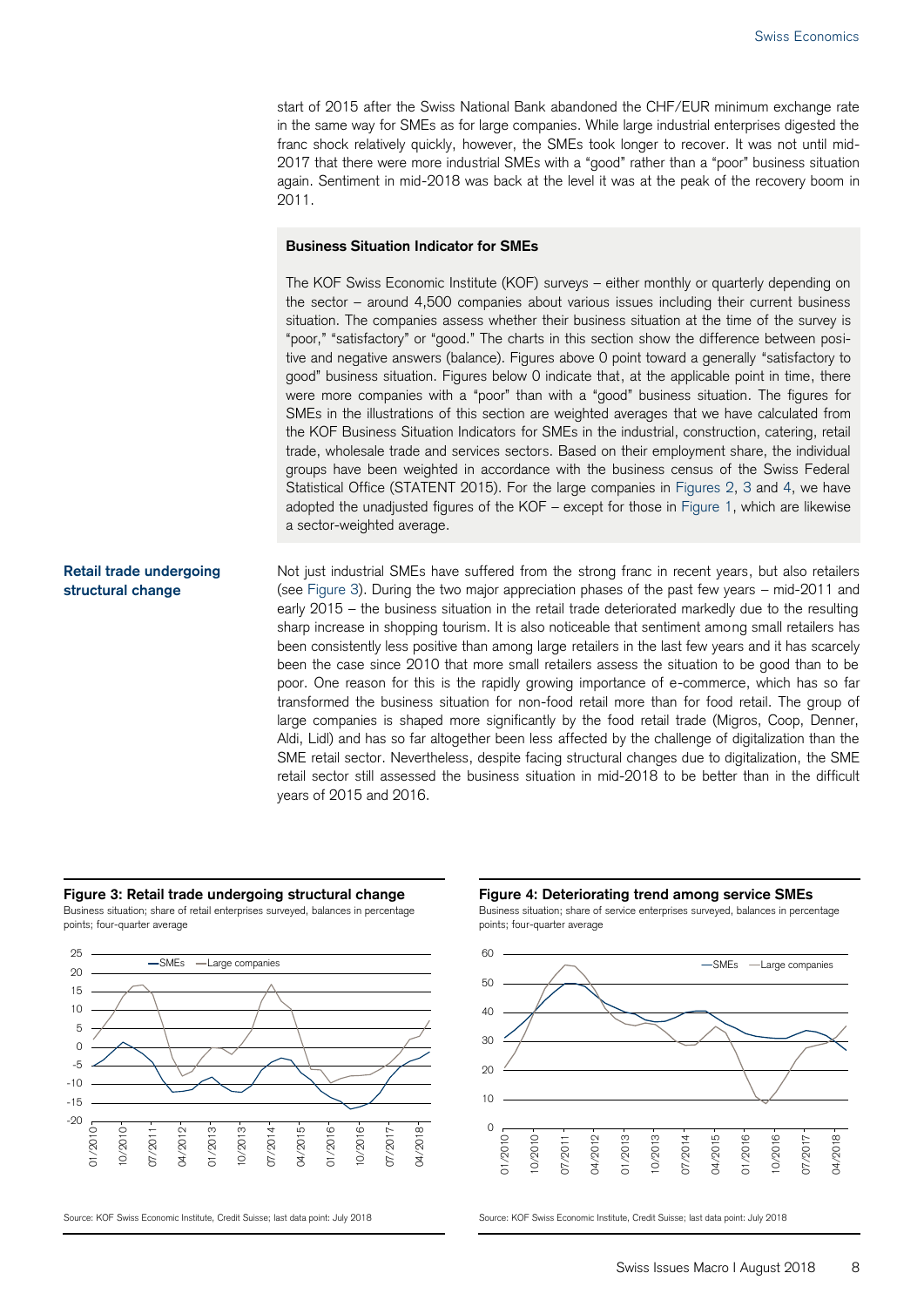#### **Business situation among service providers remains good**

#### **Swiss SME economy in good shape, but how sustainable is its competitiveness?**

The service sector illustrated in Figure 4 is very broad and heterogeneous. It ranges from law firms, nursing homes, transport companies and translation agencies to medical practices, taxi companies, hairdressing salons and software manufacturers. Altogether, this large sector has by and large assessed the business situation in the past few years to be consistently good. As around 1,000,000 staff work in the SME service sector in Switzerland, the sector makes a significant contribution to the aforementioned generally positive assessment of the current business situation in the overall SME economy. However, we note that while the business situation is still rated as good today, it has gradually deteriorated over the past few years. This development does not appear to be exclusively SME-specific, but more sector-specific in nature. According to detailed figures of the KOF, the trend described is very pronounced among other service providers in the land transport, personal services and publishing sectors. Digitalization is likely to be the driving factor behind the long-term deterioration of the business situation in publishing, while, in land transport, it is the general increase in competitive pressure.

This brief overview shows that, while there have been various challenges to master over the last decade such as the appreciation of the Swiss franc, the Swiss SME economy (except for some individual sectors) is overall in good economic shape. The big question now is obviously whether this fundamentally positive picture – viewed independently from the usual economic cycles – can be upheld in the future. How sustainable is the competitiveness of Swiss SMEs? There are many foreseeable challenges. Although the franc shock has now largely been overcome, Switzerland is set to remain a country with a strong currency that tends to appreciate, particularly in politically uncertain times such as the present. While the fourth industrial revolution in the shape of digita lization offers many opportunities for increased efficiency and new sales potential, it has already destroyed long-standing business models and will inevitably continue to do so. This will also take place in an increasingly global economy, with competition for SMEs becoming more and more international. We examine these aspects in more detail in the following sections.

#### **Methodology of the study**

A large part of the following analysis is based on a survey that was conducted on our behalf in March and April 2018 on an anonymous basis by the independent polling organization am-Puls. A representative sample of companies by sector was canvassed, leading to 800 responses. In addition, 300 SMEs from industry were canvassed in order to achieve a broader sample for various industry-specific questions. All 1,100 responses were used in most of the following evaluations. Since industrial enterprises would have been over-represented by this on an unweighted basis, we weighted the responses by sector and share of employees to ensure a sector-specific representative outcome. Weightings were not based on the number of companies in the respective groups (sectors per size category), but the number of employees, thus giving larger companies a greater weighting than small ones. This is done deliberately as it enables the responses to be interpreted on the basis of their economic relevance. For instance, it makes sense when assessing the overall situation of the SME economy (also with regard to individual questions) for a company with 200 employees to have a greater weighting than a two-man partnership.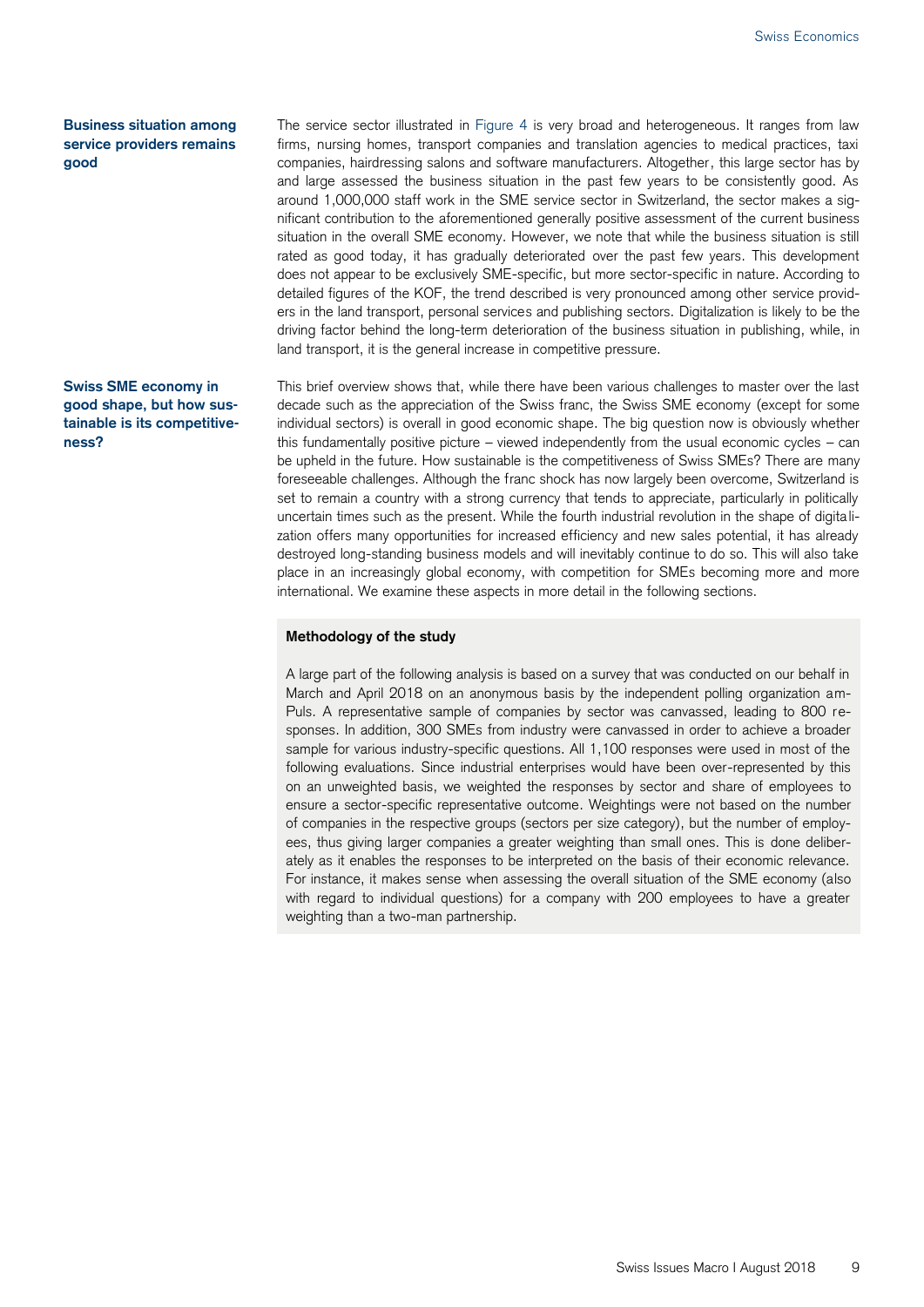### **Key figures for the SME economy and the survey**

#### **Sector distribution of SME economy and survey Figure 5: Sector affiliation**

Over 99% of all companies in Switzerland are SMEs. Around three quarters of these SMEs operate in the tertiary sector. After weighting the participants' responses, the composition of the sector allocations in our survey reflects the employee shares of sectors in the overall Swiss SME universe (see box on page 9). Healthcare, social services and education, as well as catering, entertainment and personal services accordingly have the highest weighting in the survey.

Sector mix of survey (corresponds to employment share of these sectors in the actual SME economy)



Source: Credit Suisse 2018 SME Survey

#### **Share of sales abroad Figure 6: Sales abroad**

A good 20% of the Swiss SMEs canvassed generate at least some of their sales abroad. Figure 6 shows that the share of foreign sales varies greatly according to sector affiliation. The high-tech industry stands out significantly: 70% of the companies here have sales abroad. Considerably fewer companies generate sales abroad in most of the other sectors. For example, fewer than 10% of those surveyed generate sales abroad in the catering, entertainment, personal services, healthcare, social services and education sectors.

#### **Share of SMEs with locations abroad Figure 7: Locations abroad**

The existence of locations abroad correlates strongly with the share of exports of SMEs. Accordingly, at 31%, the high-tech industry has the largest share of companies with an office abroad, followed by information and communication technology at 25%. The figure in the other sectors is in some cases well below 10%. On average across all sectors, 7% of the SMEs canvassed in the study have at least one office abroad.

Share of companies in percent by sector





Share of companies in percent



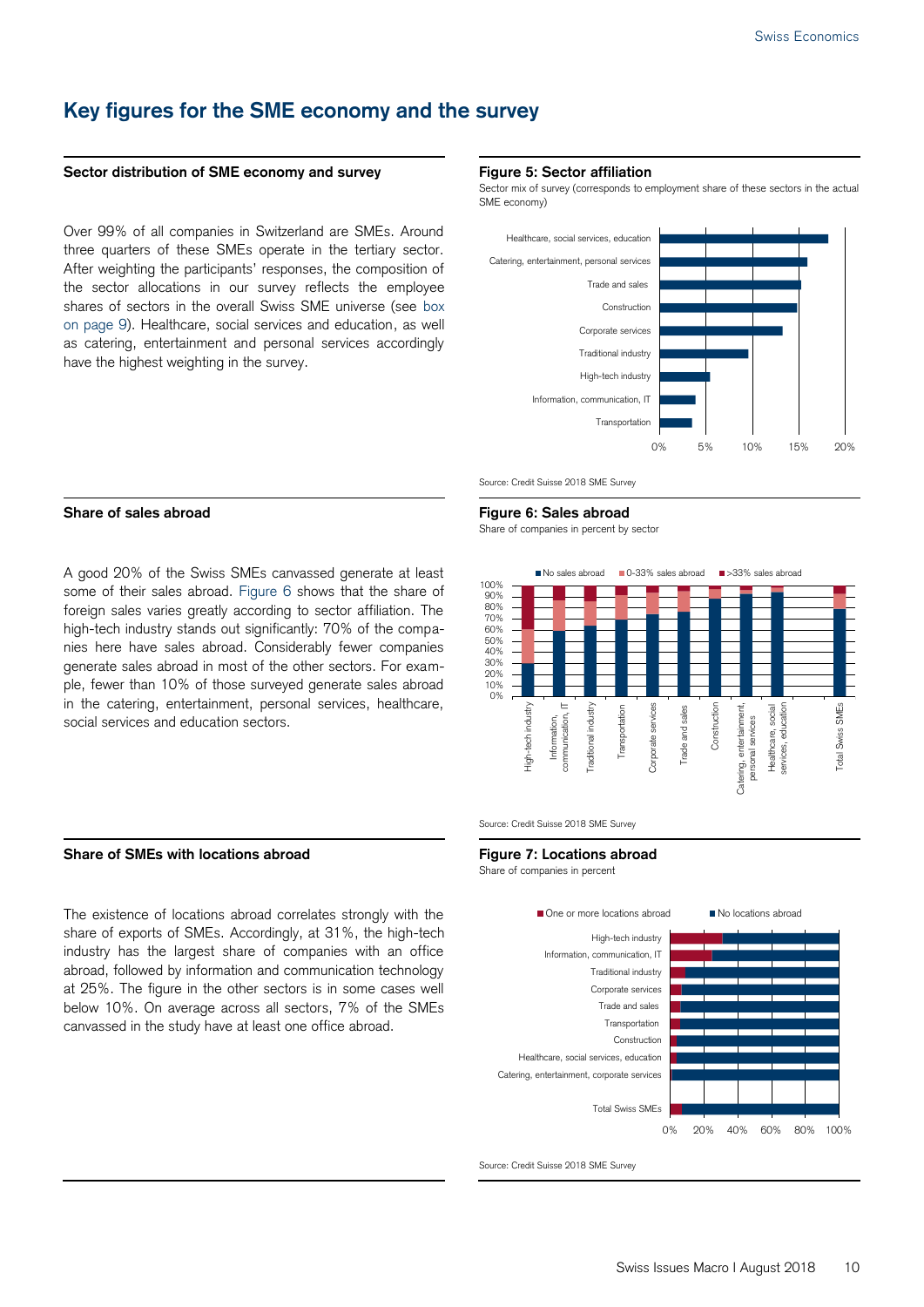## **Competitiveness of Switzerland from the SME perspective Competitiveness on track**

**Swiss SMEs largely consider the competitiveness of Switzerland to be medium to high and all-in-all expect it to remain that way. Compared with international rankings, this assessment at first glance appears rather low.** 

#### According to international indices, Switzerland is one of the most competitive countries in the world. In 2017, it came first in the Global Competitiveness Report of the World Economic Forum (WEF) and in 2018 it was fifth in the IMD World Competitiveness Ranking (see Figure 8). Thanks to its intact infrastructure, a stable macroeconomic environment and a high level of education, Switzerland regularly occupies one of the top positions in these rankings. Both institutions define competitiveness as the ability of a country to create a given environment. For the WEF, this is about increasing overall well-being in terms of education, health, security and per capita income, while the IMD places the focus on companies and their ability to generate value creation on a sustainable basis. In this section, we shed light on the competitiveness of Switzerland from the perspective of SMEs, which make up the large majority of Swiss companies. **First place for Switzerland in the WEF ranking of the most competitive countries**

### The results of our survey at first glance come somewhat as a surprise. Although around 41% of **Good but not outstanding competitiveness according to SMEs**

SMEs consider Switzerland's competitiveness to be high or very high, and only 11% consider it to be low (see Figure 8), almost half find the competitiveness of Switzerland as a business location to be only average. SMEs therefore only see Switzerland as having "quite high competitiveness." Compared with the top positions in the aforementioned rankings, this seems surprisingly low. Interpreting this result is not easy. Is the proverbial Swiss modesty at play here or are the quoted indicators perhaps more meaningful for large companies that are better positioned to implement Switzerland's competitive advantages? Do some SMEs possibly lack a benchmark because they are not internationally active?

#### **Large SMEs rate Switzerland as more competitive**

Our survey does in fact provide some evidence for the theory that larger companies are able to benefit more from Switzerland's competitive advantages than smaller ones. Among the large SMEs with 50 to 249 employees, only around 6% believe that the competitiveness of Switzerland is low or very low. Among micro firms, this share is twice as large (13%). A slight trend can also be observed among the positive responses, with large SMEs rating the country's competitiveness as high somewhat more frequently (45%) than micro firms (40%).

Positions one to five in the WEF ranking and selected comparison countries, share of assessments of Swiss competitiveness of all SMEs surveyed



#### **Figure 8: Discrepancy between assessments Figure 9: Domestically oriented SMEs not unaffected by exchange rates**

Assessment of competitiveness of Switzerland, ordered according to export orientation and vulnerability to exchange-rate fluctuations



48%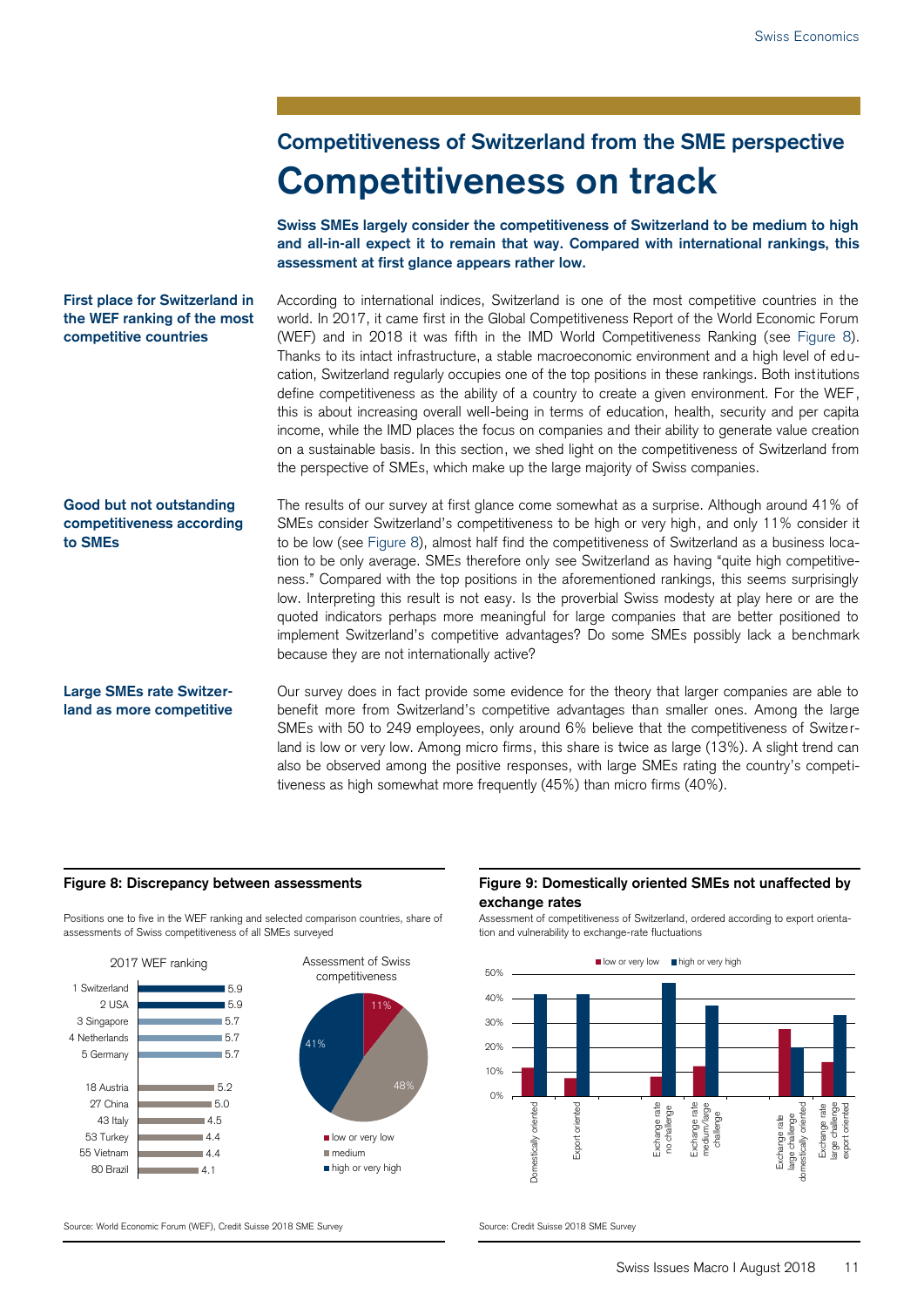#### **SMEs active abroad assess Switzerland's competitiveness somewhat better**

A majority of the SMEs do not engage in exports or have any business locations outside Switzerland. The less foreign experience a company has, the more difficult it will be for it to assess Switzerland's competitiveness in the global context. It is therefore interesting to compare the assessments of internationally oriented SMEs and those focused solely on Switzerland. There are indeed certain differences. Companies with locations abroad and those that have carried out outsourcing in recent years rate Switzerland's competitiveness higher. However, this comprises a very small group. If instead we take (more widespread) export activity as the yardstick, although here too exporting SMEs assess the competitiveness of Switzerland to be low less frequently than purely domestically oriented ones (see Figure 9), the differences are fairly marginal.

Vulnerability to exchange-rate fluctuations also influences the assessments of the SMEs. Vulnerable SMEs rate competitiveness lower than other SMEs (see Figure 9). In their view, the strong franc is therefore serving to curb Switzerland's competitiveness. Somewhat surprising at first glance, however, is the observation that domestically oriented SMEs strongly affected by exchange rates are considerably more critical in their assessment than exporting companies (see bar on right in Figure 9). This difference probably arises from the fact that there is good reason for the services of exporting SMEs to be in demand abroad. In most cases, the products are from quality or technology leaders benefiting from the strengths of the Swiss location such as the standard of innovation and training. By contrast, domestically oriented companies competing against foreign counterparts for market share are more exposed to the weaknesses of Switzerland as a high-cost country. **Strong franc has a negative impact**

In summary, exporting SMEs and those active abroad provided somewhat more positive assessments that are more compatible with the top WEF ranking than purely domestically oriented companies. Moreover, a closer inspection of the WEF ranking reveals that the differences at the top are only minimal (see Figure 8). Only 0.2 points separate Switzerland from Germany in fifth position. Assuming that Swiss SMEs measure the competitiveness of their location primarily against similar countries, the "quite good" assessment in our survey can therefore be well reconciled with the position in the rankings. The latter shows that Switzerland is competitive and in many areas a leader. At the same time, it cannot afford to rest on its laurels, but must advance its competitiveness further. **A high assessment compared with close competitors**

#### **SMEs on the whole expect no change in Switzerland's competitiveness**

What are the survey companies' expectations for the future? Over 50% of SMEs do not anticipate any change in the competitiveness of Switzerland in the next few years. A quarter expect competitiveness to improve and another quarter expect it to deteriorate. Not even digitalization appears to pose a threat for the majority. Whether or not SMEs invest in digitalization and their general attitude to this has no influence on their current and future assessment of Switzerland's competitiveness. However, the source of competition is capable of dampening assessments of competitiveness. For instance, SMEs with competitors in China or other emerging markets more frequently rate current and future competitiveness lower than SMEs without such competitors. We examine the potentially harmful factors of digitalization and foreign competition in more detail in the "International competition" and "Competitiveness and digitalization" sections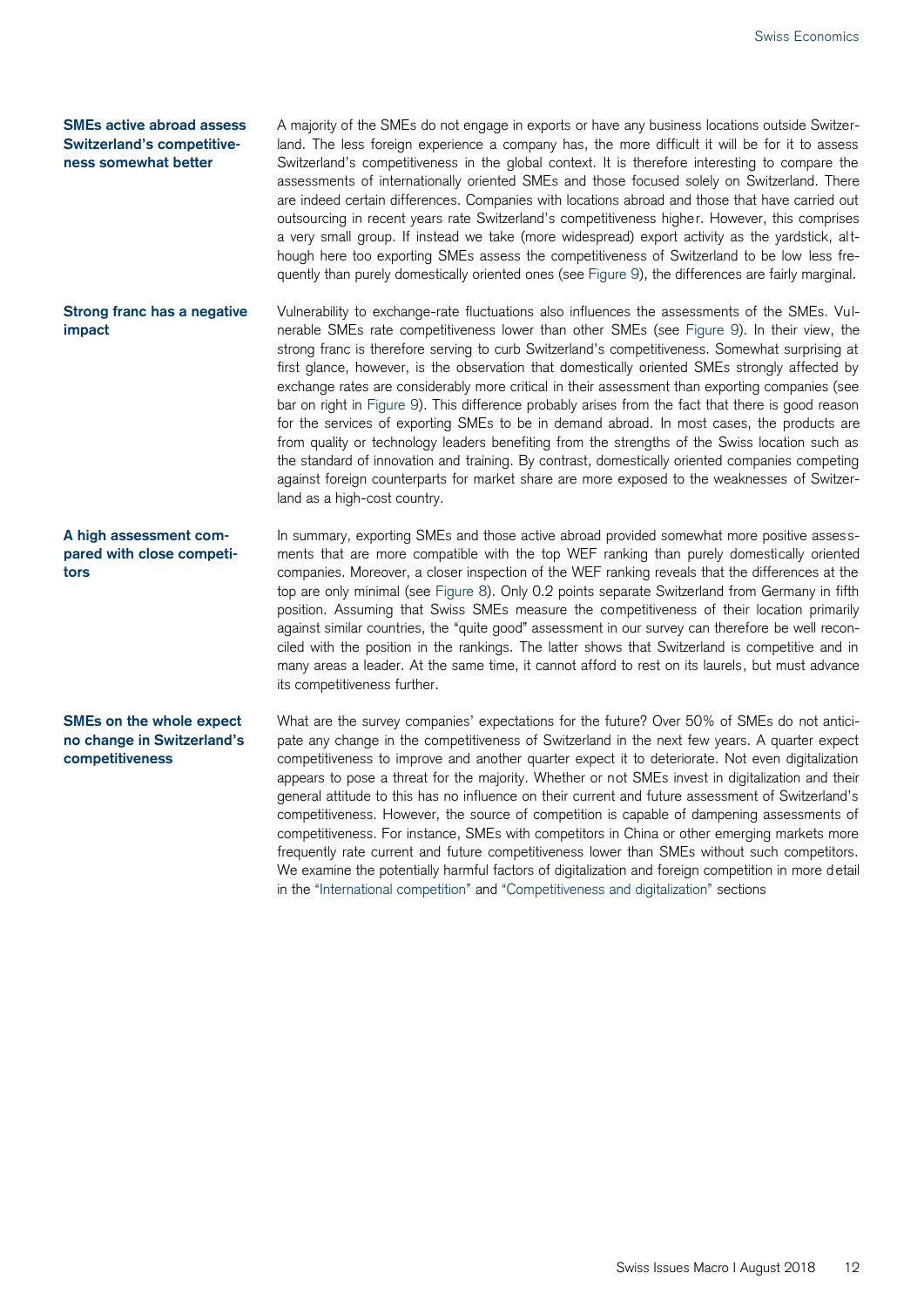## **Competitive position of SMEs Well positioned, but the competition never sleeps**

**While the competitive position of Swiss SMEs is largely good, it is constantly being challenged. SMEs will continue to face increasingly global competition, a strong domestic currency and digitalization in the future.**

#### **Good underlying conditions need to be utilized**

There can be no doubt that if a business location has a high competitive edge, this will significantly contribute to the success of the companies based there. But good underlying conditions also need to be utilized. The core question of this study is how sustainable is Swiss SME competitiveness. First, we wanted to know how the companies themselves viewed this question. We therefore asked them to indicate which of the following statements most applied to their company:

Our current competitive position is…

- **a.** … good and, with our current business model, we do not need to expect to be significantly pressured by competitors in the next few years.
- **b.** ... good or satisfactory, but without further developing the business, competitive pressure is likely to increase significantly in the next few years.
- **c.** … generally unsatisfactory. Without substantial further development, the company is likely to face strong competition in the medium term.

**Good competitive position, but ongoing further development necessary**

The responses paint an essentially positive but also differentiated picture of the competitive position of Swiss SMEs: An impressive 85% consider their current competitive situation to be good or satisfactory (responses a. + b.; see Figure 10). Only 15% are dissatisfied with their competitive position. This undoubtedly also reflects the generally good business situation of Swiss SMEs at present. At the same time, however, 67% of those surveyed believe their company must develop further in order to counter increasing competitive pressure (responses b. + c.; see Figure 10). This is basically no reason for concern and primarily serves to express the universal fact that the market economy is an extremely dynamic system in which the law of "creative destruction" prevails and no company can afford to rest on its laurels. However, the result also reflects the fact that the current high competitiveness of the Swiss SME landscape is not simply guaranteed and there are by all means challenges to be faced.

#### **Figure 10: Competitive position must be constantly defended**

Position in competition; share of responses; see text box above for description of key  $(a, b, c)$ 



#### **Figure 11: Competitive pressure not the same everywhere**

Share of responses by sector; see text box above for description of key



Source: Credit Suisse 2018 SME Survey Survey Source: Credit Suisse 2018 SME Survey; "fewer than 50 companies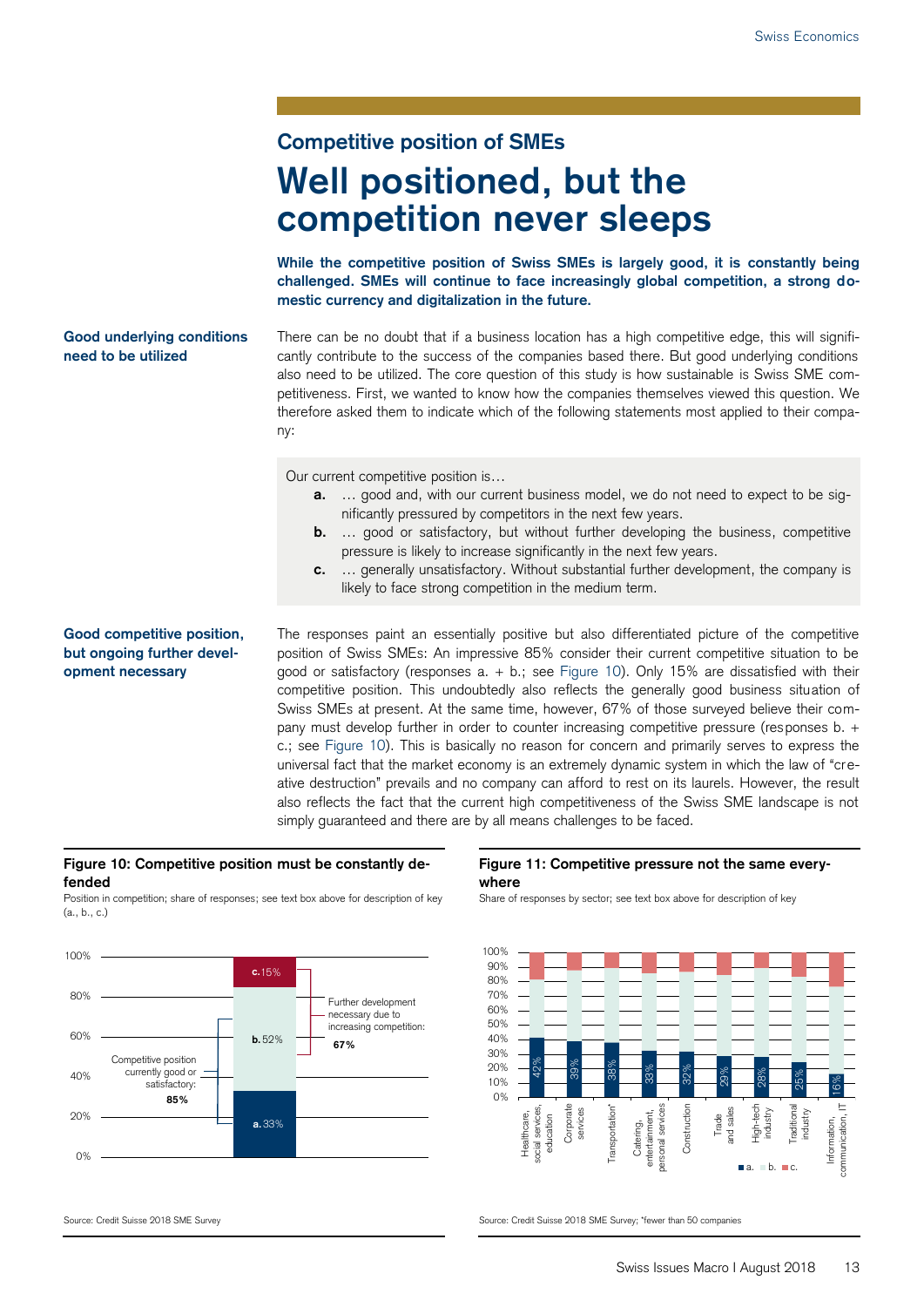#### **Competitive position and intensity vary from sector to sector**

#### **International competition, exchange rates and digitalization are also determinants of the future competitive position**

However, not all SMEs are equally bound up in the competition and feeling the pressure to develop their businesses further (see Figure 11). Particularly in healthcare, social services and education, a relatively high number of companies do not fear any competition in the foreseeable future. The opposite goes for sectors such as the high-tech industry. There are likewise only few companies in this sector complaining of an unsatisfactory competitive position. At the same time, the share of companies feeling strong pressure to develop further is very high. Of course this picture of the sector is no coincidence. Our survey shows – not very surprisingly, but nevertheless very impressively – that SMEs with international competitors, dependence on exchange-rate developments or that are affected by digitalization are more frequently under pressure to develop further for reasons of competition. For example, the high-tech industry is much more exposed to global competition than healthcare. Meanwhile, the information and communication technology (ICT) sector is at least today even more subject to technological developments than various service providers such as hairdressers or restaurants.

The degree of internationality of its competitors has a particularly strong influence on an SME's competitive position (see Figure 12). If they all come from the same region of origin (e.g. the same canton) as the SME, almost 40% of the companies surveyed say they do not expect any competitive threat in the foreseeable future. A very different picture holds for companies whose competitors also come from emerging markets (such as China). Despite the current renaissance of protectionism, global economic integration is continuing to advance and the competition is becoming more international. A decisive question for the sustainability of the competitiveness of Swiss SMEs will therefore be how well they are able to respond to this development. In this context, in the "International competition" section, we will examine in detail where the Swiss SMEs' key competitors come from and from which regions the number of competitors has risen particularly sharply in recent years. Related to this issue – but not identical – is the topic of exchange rates: the competitive position of industrial SMEs in particular depends on how well they are able to cope with exchange-rate fluctuations (see Figure 13). Switzerland also looks set to remain a country with a strong currency in the future. The future success of Swiss SMEs amid the global competition therefore also depends on how well they are able to cope with the periodic appreciation of the franc. We illustrate this aspect in detail in the "Exchange rates and strong franc" section (page 17). Historically, however, it is not exchange rates, but technological advancement that has been a key driver of competition. Today we are at the start of the Fourth Industrial Revolution. It is barely possible to foresee the changes entailed by digitalization, but the potential is enormous. The "Competitiveness and digitalization" section (page 19) shows that, while SMEs are largely perceiving digitalization as an opportunity, there are also challenges and risks.

Share of responses by origin of key competitors see text box p. 13 for description of key



#### **Figure 12: Source of competition decisive Figure 13: Exchange-rate influences competitive position** Industrial enterprises; share of responses to question "Major exchange-rate fluctua-





Source: Credit Suisse 2018 SME Survey Source: Credit Suisse 2018 SME survey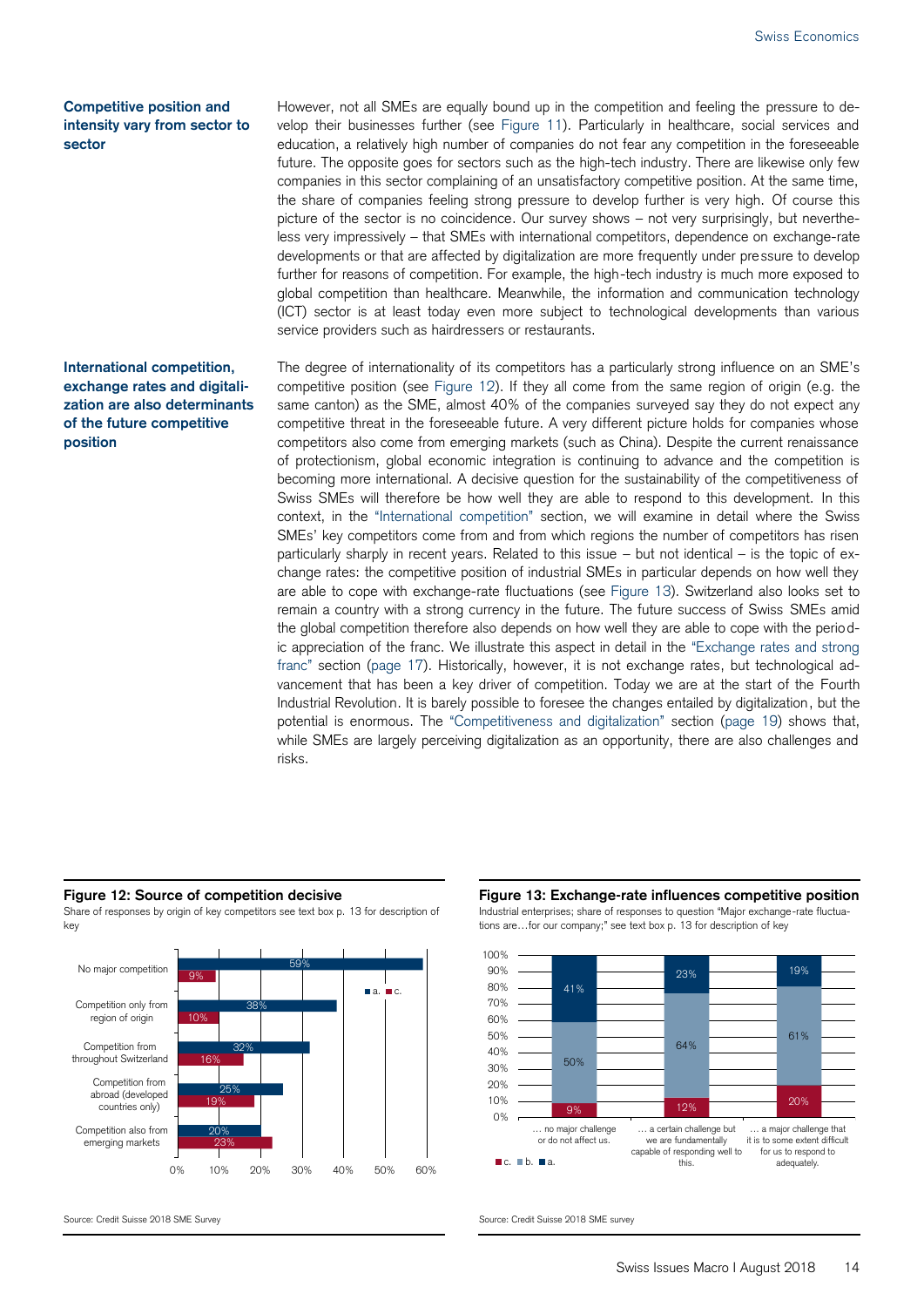## **International competition Half of SMEs facing international competition**

**Half of SMEs have foreign competitors and international competition has also increased in domestic sectors in the last decade. Coping with increasingly global competition will also remain a challenge for Swiss SMEs in the future.** 

#### **Almost half of all Swiss SMEs have foreign competitors**

As we saw in the previous section, the assessment of an SME's competitive position depends strongly on how international the competition is. At first glance, the majority of SMEs are clearly domestically oriented. Only a good one in five SMEs generates part of its sales abroad, and a mere 7% have locations outside Switzerland. However, from a competitive perspective the degree of global ties is significantly larger: as much as 49% of SMEs claim to have important competitors from other countries (see Figure 14). More than a third of the companies without crossborder business even have important competitors from abroad. There are in fact more nonexporting than export-oriented companies competing with foreign rivals for market share. Most SMEs with foreign competition have competitors from Switzerland's neighboring countries. Nevertheless, almost 10% of all the companies canvassed also compete with Chinese providers.

**Most industrial enterprises face international competition**

Once again, there are significant sector differences to be observed. In the high-tech industry and the ICT sector, practically every SME is forced to hold its own against foreign competitors (see Figure 14). One in three companies in the high-tech industry faces competition from providers from emerging markets. We see the opposite situation in healthcare, social services and education, where nearly all of the companies only have domestic competition if any. It is interesting to note how high the share of SMEs with foreign competitors is in what are really traditionally domestically oriented sectors such as construction and trade.

### **Significant rise in foreign competition in just a decade**

Not just the degree of internationality of the competition is surprising, but also the trend over the last few years. The share of SMEs with foreign competitors has risen in the last decade from a third to a half. In percentage terms, the competition from China has risen particularly strongly

#### **Figure 14: Competition not equally international everywhere**

Share of SMEs per sector within the applicable competition radius<sup>3</sup> Share of SMEs with major competitors from ...



**Figure 15: More competition from neighboring countries**



Source: Credit Suisse 2018 SME Survey; \*fewer than 50 companies Surveys Source: Credit Suisse 2018 SME Survey

-<sup>3</sup> Reading aid: Around 10% of all SMEs claimed not to have any major competitors in the areas made available for selection (gray). Seventeen percent claimed to have competitors from within the region, but not from outside it (dark blue). Twenty -four percent also claimed to have supra-regional competitors, but none outside Switzerland (light blue). Fourteen percent claimed to have competitors from Switzerland's neighboring countries (but none from further afield, bright pink). Twelve percent claimed to have competitors from other developed countries than Switzerland's neighboring countries (bright red) and 13% of SMEs even have major competitors in emerging markets (e.g. China) (dark red).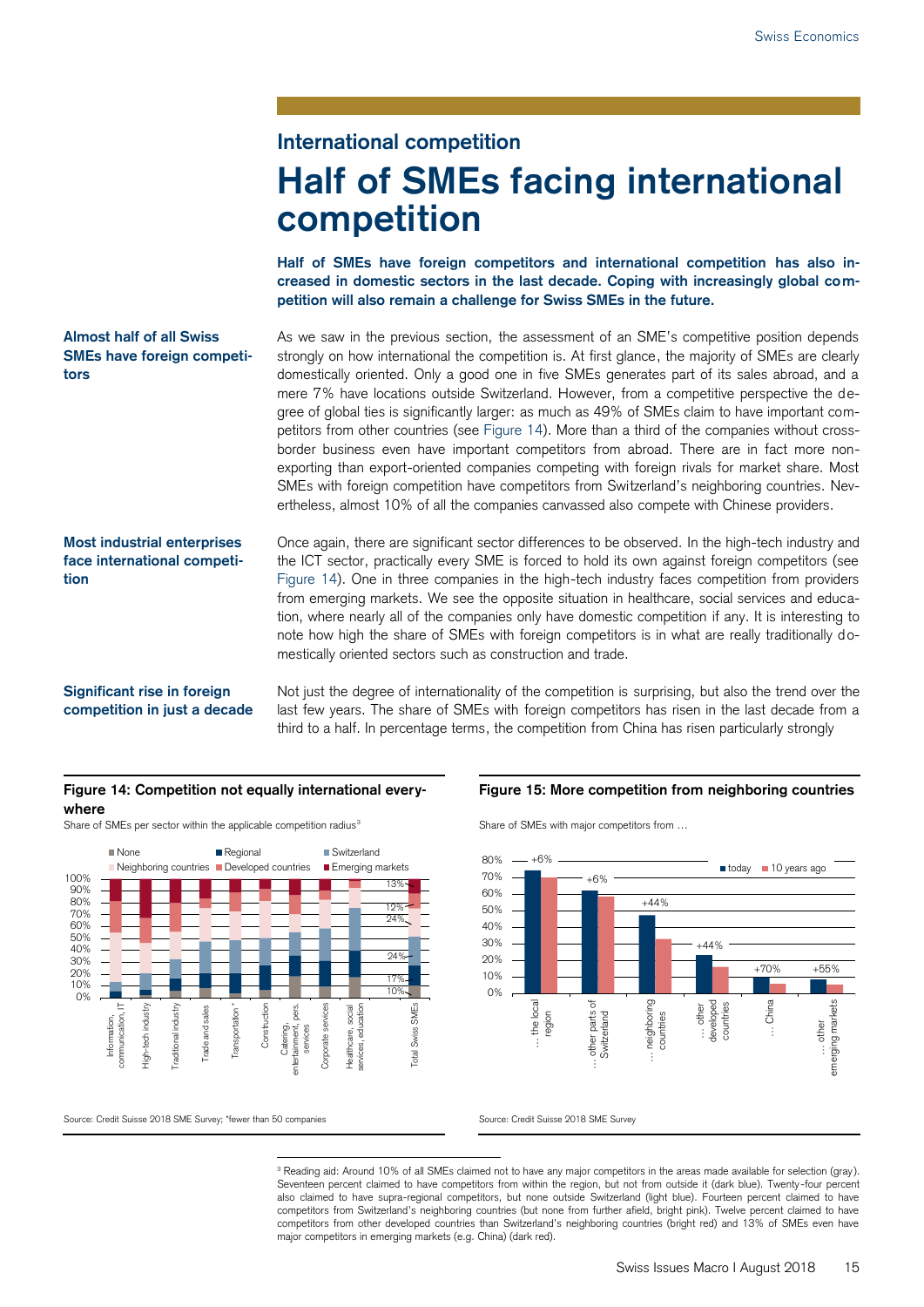(see Figure 15). Today the share of SMEs facing competition from Chinese companies is estimated to be 70% higher than a decade ago. However, only a very small share of SMEs have noticed any effects of the significant rise in competition from China. Viewed across the entire SME landscape, an increase in competition from European neighbors has been much more frequently registered. Here, as well, it is not only export-oriented enterprises that are more greatly exposed to international competition than before, but also – and in particular – domestically oriented companies. Today there are almost 60% more non-exporting SMEs than ten years ago competing with foreign providers for clients and margins.

It is noticeable that, above all, competition has become more international in construction, trade and the ICT sector<sup>4</sup> (see Figure 16). The reason for trade is obvious: on the one hand there has been a sharp rise in stationary shopping tourism due to the strong appreciation of the franc. At the same time, e-commerce was still only playing a marginal role ten years ago. Today – after only entering the market less than seven years ago – Zalando alone derives sales of well over CHF 600 million from the Swiss clothing retail segment. More and more foreign providers are also entering the Swiss construction market. While most are from neighboring countries, some of the competition even comes from as far as China. Unlike in construction and trade, competition in the high-tech industry is today not significantly more international than it was before. The reason is that SMEs in the machinery, electrical engineering and chemical industries are generally very export-based and have therefore long been internationally oriented and exposed to competition from abroad. However, even in these competition-proven sectors, there are today more companies than before facing competition from market opponents in China. Competition may not be any more transnational – but it is certainly more global. **Competition has become much more international among other things in con-**

#### **Competition from emerging markets set to increase further**

**struction and trade**

Although protectionist tendencies are currently gaining ground throughout the world, the global networking of the economy is likely to continue – among other things with the support of digitalization (see "Competitiveness and digitalization" section, page 19). The economic weight of the emerging markets is also increasing (see Figure 17). While this means more sales opportunities for Swiss SMEs, the number and technological maturity of potential competitors from throughout the world is also set to increase. Our survey shows that, while companies competing with providers from emerging markets also generally consider their competitive position to be good or satisfactory (as Figure 12 on page 14 clearly illustrates), the competitive wind from the Far East and other emerging markets is blowing colder than that from Switzerland and other developed countries. This stiff breeze is likely to be felt by more companies in the future than is currently the case. Even domestically oriented companies that until now have not yet been hardened by international competition will in future increasingly have to learn to hold their own amid the global competition.



-

#### Figure 16: More competition in various sectors **Figure 17: Significance of emerging markets growing** Share of SMEs with important foreign competitors Share of global gross domestic product (purchasing power parity); from 2018 IMF



<sup>4</sup> The very high difference in the ICT sector should be treated with a certain degree of caution as the sample for this sector is small (fewer than 50 participants), so that distorting random results cannot be ruled out.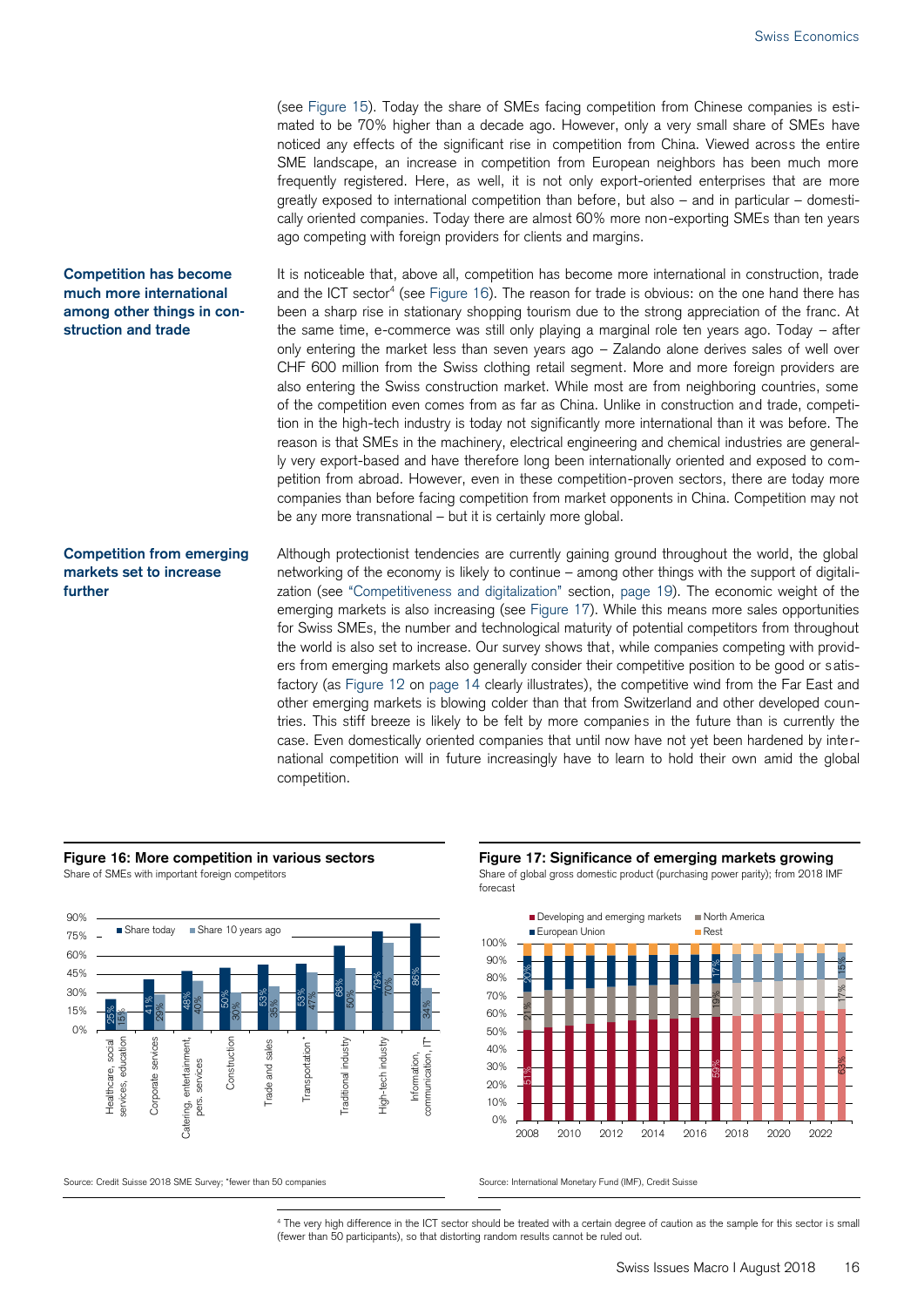### **Exchange rates and the strong franc Exchange rates mostly not a big challenge**

**Exchange-rate fluctuations only pose a major challenge for a minority of SMEs and the franc shock of 2015 has not caused any generally prevailing investment backlog. However, exporting SMEs are more strongly affected.**

#### **Majority of SMEs able to cope well with or not affected by exchange-rate fluctuations**

**Exporting SMEs are by nature more significantly affected**

As we have already observed in places in the previous sections, the various appreciation waves of the Swiss franc in recent years have posed a certain challenge for SMEs. Although we did not ask explicitly in our survey about the effects of the strong franc, but in more general terms about being affected by exchange-rate fluctuations, this aspect will be very strongly reflected in the results. In concrete terms, every other SME surveyed is affected by exchange-rate fluctuations, although the majority of these companies are able to cope well with them. Exchange-rate fluctuations only pose a major challenge that is at times difficult to respond to appropriately for just under one in five of those surveyed (see Figure 18). In the context of the strong franc, it comes as no surprise that companies affected strongly by exchange-rate fluctuations assess the business situation of the past few years as poor slightly more frequently than other SMEs. However, even in this group, most of those surveyed still report their business situation to have been satisfactory or good. It must be borne in mind when interpreting this data that the survey was conducted at a time when the EUR/CHF exchange rate was fluctuating at around 1.20 and that the assessment would almost certainly have been more negative in an appreciation phase. Nevertheless, the results suggest that while the prevailing strong franc poses a challenge to the Swiss SME landscape and is partially exerting a negative impact on competitiveness, it is by no means a threat to the large majority of SMEs.

However, there are definitely segments of the SME economy that are struggling more with their domestic currency. It comes as little surprise that these SMEs are primarily exporters and companies facing global competition. Thirty-nine percent of SMEs for which sales abroad account for more than a third of revenues and 28% of SMEs with important competitors abroad describe exchange-rate fluctuations as a major challenge (see Figure 19). From a sector perspective, SMEs from industry and catering are especially negatively affected by the strong franc. In the high-tech industry, for example, there are hardly any companies that are not affected by exchange rates. However, it can also be said for this group of companies that a majority is fundamentally able to cope well with currency fluctuations, which in view of the developments of the CHF exchange rate in the past few years is remarkable.

#### **Figure 18: One in two SMEs affected Figure 19: SMEs with foreign contacts affected much more**

Share of responses to question of extent to which exchange-rate fluctuations pose a challenge (see chart on left for precise wording of question)



Share of responses to question "Major exchange-rate fluctuations are…for our company"



#### Source: Credit Suisse 2018 SME Survey Source: Credit Suisse 2018 SME Survey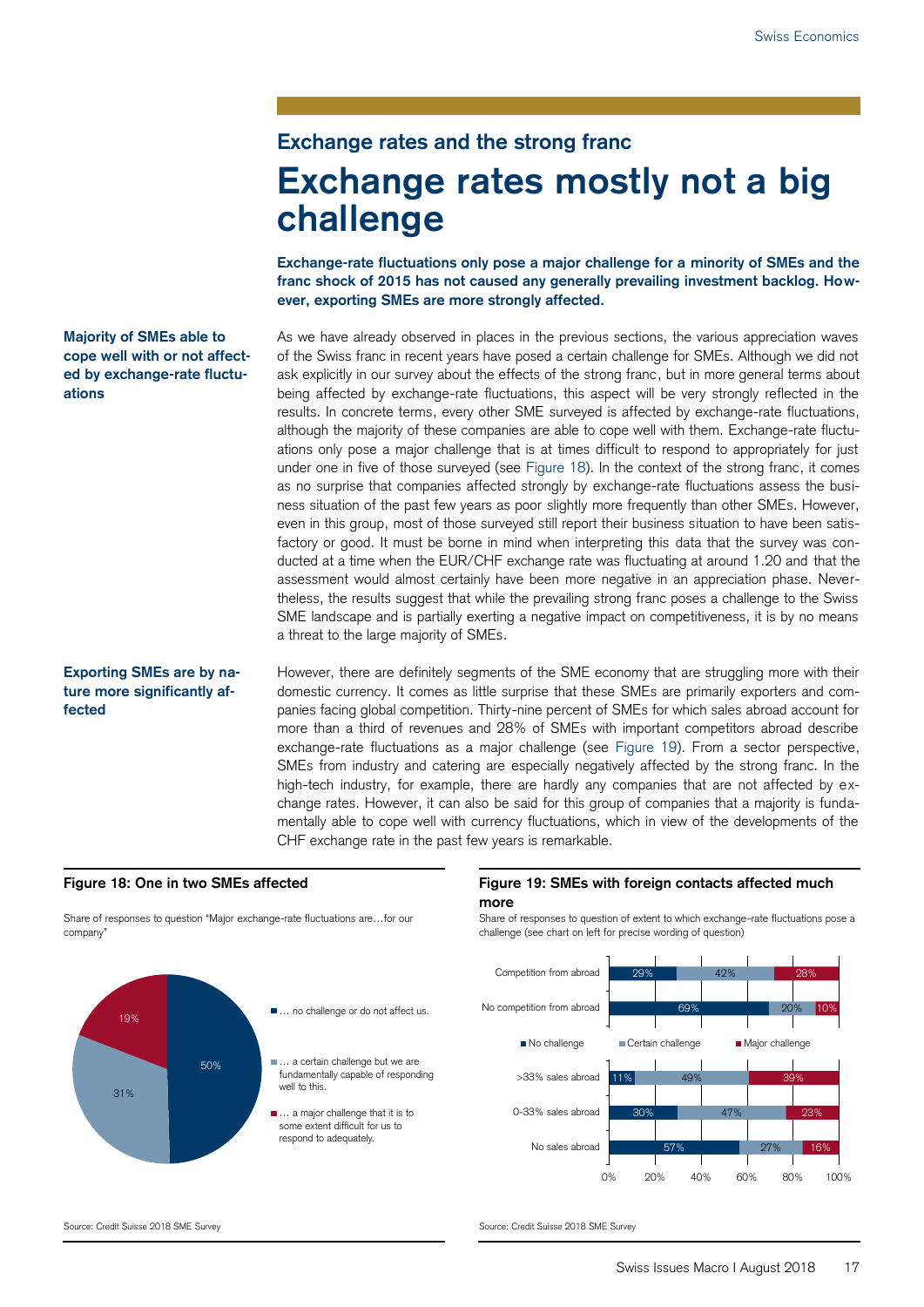#### **Franc shock only led to prolonged backlog of investments for a minority of SMEs**

The shock was great in January 2015 when the Swiss National Bank abandoned the EUR/CHF minimum exchange rate. However, it fairly soon became clear that the Swiss export industry was not about to collapse. Nevertheless, the question was not unjustified as to whether the franc shock could have long-term negative effects, the consequences of which would only gradually emerge. For example, there were fears that, owing to their deflated margins, many SMEs no longer had sufficient means to make the necessary investments for long-term competitiveness. A KOF study shows that export-oriented SMEs did indeed to some extent substantially reduce their investment activity in the two years following the franc shock due to financial restrictions.<sup>5</sup> If this effect were to prove persistent, it would have negative consequences for competitiveness in the medium to long term. However, our survey yields indications that this is likely only to be the case for a small minority of SMEs and unlikely to apply to the greater majority. Specifically, most of the SMEs claimed to have had sufficient financial leeway in the last two to three years to make the necessary investments to preserve their competitiveness (see also the "Strategies for upholding competitive position" section). Although distinctly lower among those participants who described exchange-rate fluctuations as a major challenge (see bar on right in Figure 20), even these enterprises only showed a minority reporting a lack of financial leeway for preserving competitiveness.

#### **SME economy still globally competitive despite many years of franc appreciation**

The further long-term development of the franc is of course decisive for future competitiveness – particularly whether the trend is continuous or abrupt. If we look back at the last 45 years, it can be seen that the franc has followed a long-term real appreciation path against both the US dollar and the euro (see Figure 21). The franc shock in early 2015 was just one episode, although a particularly intensive one. Although we cannot say whether this trend will continue in the long term, it is certainly very conceivable. On the one hand, this means that pressure on prices and competitiveness can increase further and by all means suddenly. However, experience and our survey also show that, even after a continuous appreciation phase of several decades, the Swiss SME economy still remains globally competitive. While the next appreciation shock is bound to come again at some point, the bulk of Swiss SMEs will probably once more find a way of dealing with it, with the support of the SNB if necessary. The claim by one of our interview partners (see interviews from page 26) that managing exchange-rate crises of varying magnitudes is a recurring theme for his sector can be taken as exemplary for many SMEs. He stated that if it were no longer possible to cope with them, the only remaining options would be to cease operations or outsource everything, which, however, would not be in the company's or owner's interest.

Share of responses to the question of whether SMEs had sufficient resources for investments in competitiveness in the past 2-3 years; by degree of impact of exchange-rate fluctuations



**Figure 20: No general backlog of investments Figure 21: The franc has been appreciating for decades** Real bilateral index (USA), real euro index; monthly basis; Dec. 2000 = 100



-<sup>5</sup> Kaiser, B., M. Siegenthaler, A. Spescha and M. Wörter (2017). *The Impact of Real Exchange Rates on Swiss Firms: Innovation, Investment, Productivity and Business Demography.*

Source: Credit Suisse 2018 SME Survey Survey Source: Swiss National Bank, Credit Suisse; last data point: June 2018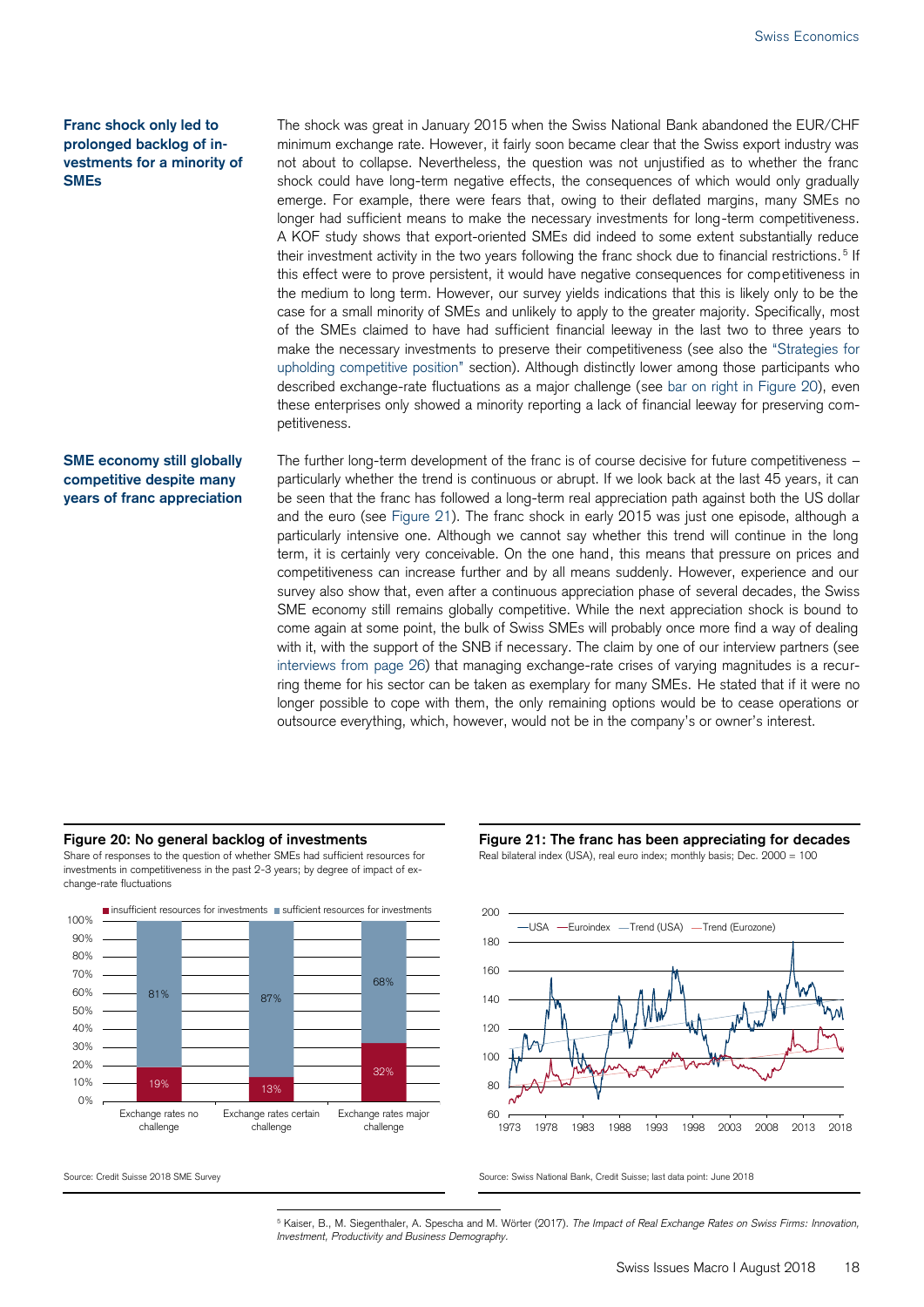## **Competitiveness and digitalization More opportunities than risks**

**Swiss SMEs are viewing the challenges posed by digitalization with optimism and see in them opportunities for efficiency enhancements and expansion. However, one third do not consider themselves affected by this upheaval, which in turn raises questions.**

The Fourth Industrial Revolution has now become reality and new technologies with a disruptive character are penetrating the economy and society. Digitalization itself offers companies growth opportunities and numerous possibilities for preserving and expanding their own competitiveness. However, it also poses a challenge in that proven approaches to production and the provision of services are becoming obsolete, new consumer needs and behaviors are arising and the world is being reduced to a global village. Not only the companies themselves are being challenged, but also politicians who are having to provide the necessary underlying infrastructure and legal conditions to enable the economy to utilize the potential of the new technologies. How Swiss SMEs master the challenges of digitalization will ultimately be decisive for their future competitiveness. **Digitalization turning proven approaches upside down**

In the international rankings of digital competitiveness, which take into account factors such as scientific infrastructure, the ability to adapt digital technologies and allow for the regulatory environment, Switzerland performs well, but does not occupy a top position. It comes eighth in the IMD World Digital Competitiveness Ranking 2017 and seventh in the Networked Readiness Index of the World Economic Forum (WEF) 2016. Singapore comes top in both rankings, and the Nordic countries and the USA also perform better than Switzerland. These international comparisons spot a need for improvement above all in the use of new technologies in the public sector and in interacting with citizens. By contrast, the private sector has already advanced further in the adaption of digital opportunities. **Digital competitiveness: Switzerland is good, but not the best**

According to our survey, Swiss SMEs are generally facing the challenges of digitalization with optimism. For 45% of the participants, this development overall offers more opportunities than risks, while a further 31% are at least partially able to agree with this statement (see Figure 22). Almost half of those surveyed see the new technologies as an instrument for becoming more efficient. Meanwhile, for many Swiss SMEs (42%), digitalization also offers opportunities for new products and services or to tap new markets and client groups. **Swiss SMEs basically optimistic**

Only a few Swiss SMEs actually feel threatened by digitalization. Just 16% of the companies claim that digitalization poses a risk for them because they are unable to keep up in technological terms or their products and services could even be rendered superfluous. Having said this, shares of 36% (products and services rendered superfluous) and 42% (unable to keep up in **Only a few Swiss SMEs feel threatened**

#### **Figure 22: Digitalization above all entails opportunities Figure 23: Sectors affected to differing degrees** Share of responses to question "Digitalization ... Share of SMEs agreeing with the corresponding statement\*





 $red = more frequently than average, black = less frequently than average$ 



Source: Credit Suisse 2018 SME Survey Source: Credit Suisse 2018 SME Survey \* fewer than 50 companies on a case-by-case basis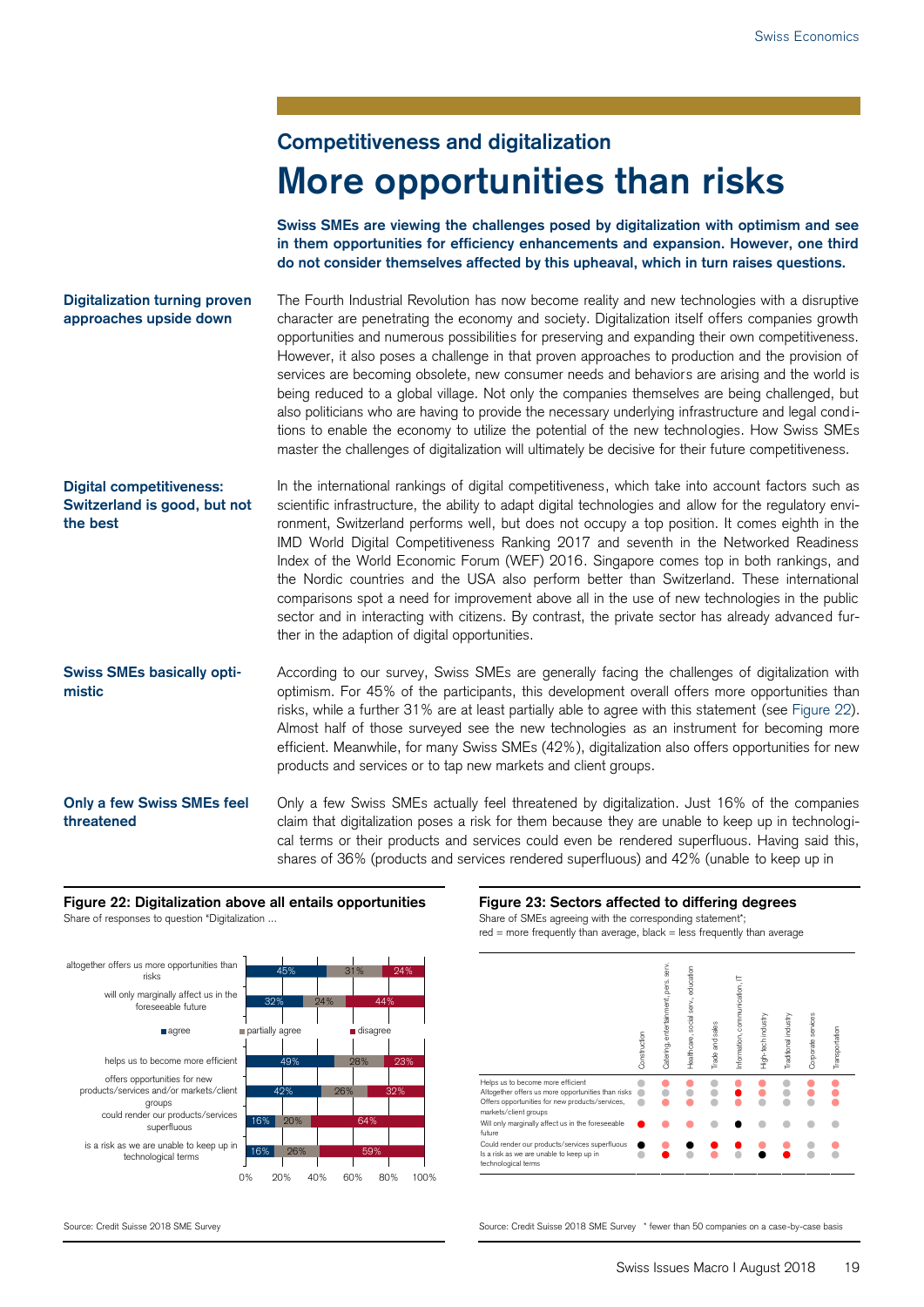technological terms) are reached when taking into account those companies that are partially able to agree with this statement. At closer examination, however, those companies partially agreeing with the statement that digitalization is a threat all-in-all see more opportunities than risks in 45% and 38% of cases, respectively. In other words, these SMEs see the risks of digitalization and are aware of the challenges, but do not take a fundamentally negative view.

However, the fact that a third of those surveyed believe they will only be marginally affected by digitalization in the foreseeable future is something to make us sit up and take notice. A further 24% agree at least in part with this statement. While there are indeed sectors that probably will not experience the same kind of upheaval for a long time as that currently taking place in publishing and parts of the retail trade, the result also suggests that a fair number of SMEs may well be underrating the significance of this technological revolution. Companies that do not embark on the digital transformation of their products and/or processes could be running a risk of losing parts of their business. The example of the clothing retail segment should serve as a reminder here. Less than seven years after entering the market, Zalando is today already a market leader in the Swiss clothing retail segment. The total sales of all other providers fell by a quarter between 2012 and 2018. Hardly anyone could have forecast such a development seven years ago.

Even those sectors that claim more than average to be only marginally affected by digitalization in the foreseeable future would be very well advised to confront this trend as they may also be unable to avoid the digital upheaval (see Figure 23). In the construction trade, for instance, the digital revolution is in full swing abroad. Building Information Modelling (BIM) and all its components for the digital representation of buildings has now become standard, enabling properties such as statics and heating to be tested directly using a model and the supply of materials and deployment of labor to be planned accurately. While Swiss companies have now made good some of their backlog in the use of this technology, they are still lagging behind countries such as the UK and the United States. Digital technologies have also made inroads in healthcare, social services and education, as well as in catering, entertainment and personal services sectors that according to the survey consider themselves little affected by digitalization. Particularly in healthcare, there are major opportunities opening up in the field of diagnostics thanks to new sensors and measuring devices, algorithms and big data analyses. And, even in nursing, where the obstacles to automation are higher due to the primarily interactive nature of activities, the first robots are being tested or are already in use, such as in Japan. Finally, no sector will be able to avoid the necessity of making increasing investments in digital marketing in order to make products and services known.

A recent study of the think tank of FHNW University of Applied Sciences and Arts Northwestern Switzerland<sup>6</sup> provides some clues for explaining this attitude. For instance, a large gap in terms of willingness to change can be observed in Switzerland between newer and established enterprises. A lack of expertise not infrequently means that chief executives do not know how to tackle digitalization. Potential explanations for the tentative development of digital strategies at many companies might include a low risk propensity and willingness to embrace digital transformation, as well as rigid management structures and imminent succession planning entailing the postponement of projects.

#### **Important role of digitalization for the sustainability of competitiveness**

**Lack of expertise, low risk propensity and rigid management structures as curb-**

**ing factors** 

**Is the significance of digitalization underrated by many** 

**Construction industry sees itself least affected by digi-**

**companies?**

**talization**

-

The results of our survey show that the competitiveness of Swiss SMEs is sustainable overall (see next section). However, digital upheaval coupled with increasing competition from emerging markets that could skip development stages thanks to the new technologies poses a potential risk for those companies that do not realize the implications of this technological revolution until it is too late.

<sup>6</sup> Peter, M. K., Sennrich, J., Streitenberger, M. (2017): *Schweizer KMU und die Digitalisierung: Change Management, Transformation und KMU-Nachfolge*, FHNW School of Business and Netzwerk KMU Next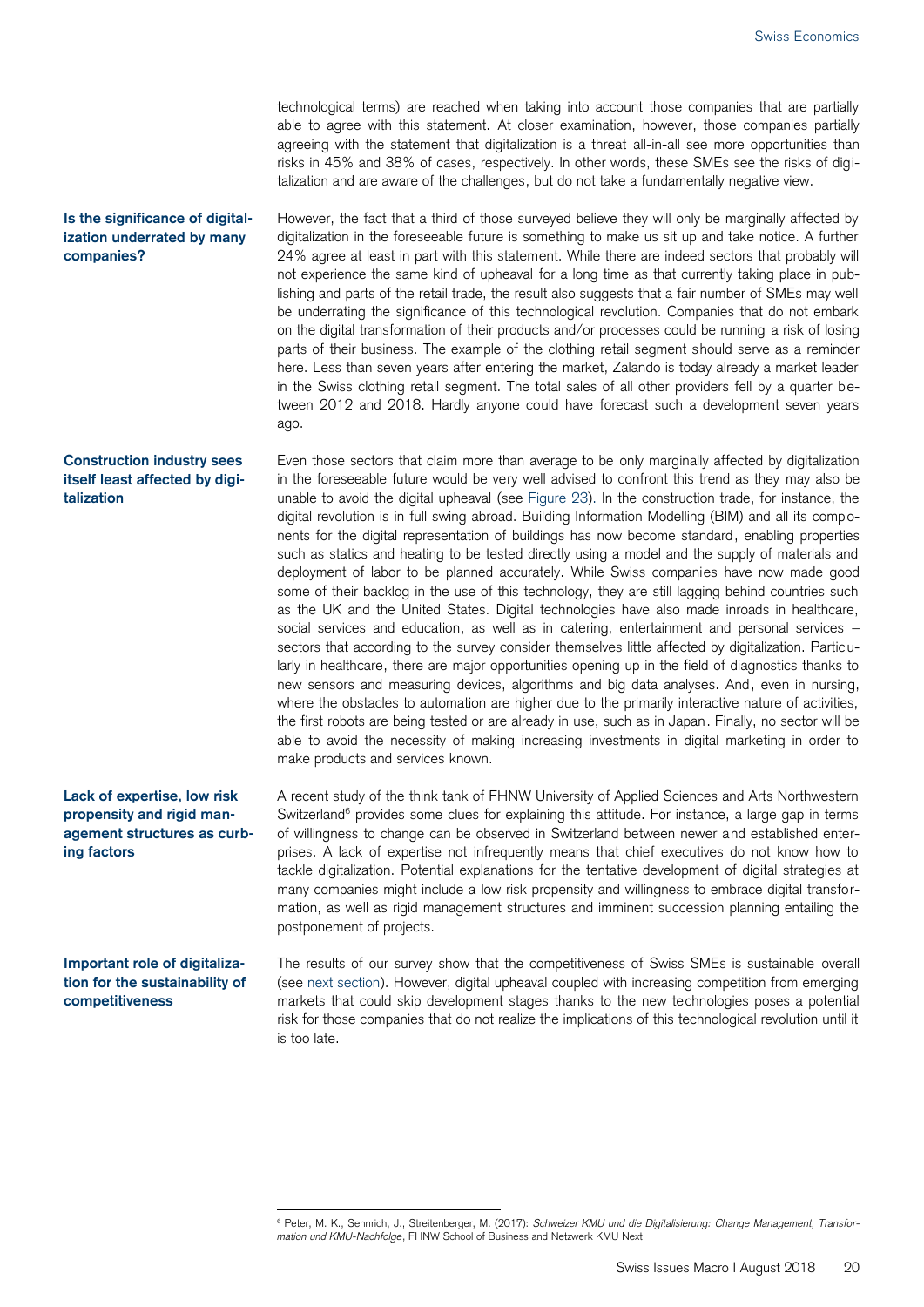### **Strategies for upholding competitive position SMEs keeping themselves fit**

**Swiss SMEs do a lot for their competitiveness, placing greater emphasis on expansion plans than on reactive measures. Also the necessary financial leeway is available in most cases, which gives cause for optimism.**

**Continually investing in competitiveness**

**New products and markets, and digitalization at the top** 

**of the ranking list**

Technological innovations, legal or regulatory adjustments, new competitors, exchange-rate fluctuations and the expiry of patents also force successful companies to continually review and enhance their competitive position. Our survey shows that Swiss SMEs are fundamentally well positioned (see "Competitive position of SMEs" section, page 13), but also see the necessity of developing further in order to withstand the growing competitive pressure.

The strategies and measures for securing and enhancing competitiveness are varied and, besides the underlying company-specific situation, also show that – depending on the sector, market and prevailing economic environment – SMEs are confronted to different degrees by competition and the pressure to adapt. If we consider the measures taken in the last two to three years by Swiss SMEs, the launch and further development of products (57%), the digitalization of production processes and internal procedures (52%) and the tapping of new markets and client groups are at the top of the ranking list (48%; see Figure 24). A third of the companies surveyed have had to lower prices to withstand the competitive pressure and around a fifth of them have been forced to discontinue certain business areas. However, mergers and takeovers (14%), a complete restructuring of the business model (14%) and the outsourcing of activities to locations abroad (3%) were much less frequently deployed.

#### **Purely reactive measures less at the forefront today than two to three years ago**

If we compare the measures taken in the past with the strategies planned by SMEs for the next two to three years, it can be seen that purely reactive measures such as price cuts or the discontinuation of business areas are significantly less at the forefront than in the past (see Figure 24). For example, only 14% of the companies are still planning to reduce prices, which is half as many as in the last two to three years. Instead, a larger share of SMEs is focusing on the tapping of new markets or gaining of new client groups. The gradual recovery from the franc shock of 2015 and the improvement of the economic situation are the reason for this development. However, it can be said overall that, even in the somewhat challenging economic environment of the recent past, Swiss SMEs have primarily adopted offensive measures.

### **Figure 24: Expansion and efficiency in the foreground Figure 25: Different measures from sector to sector**

Share of SMEs that have taken corresponding measures to safeguard/improve competitiveness in the last 3-5 years and/or are planning this for the next 2-3 years



Share of SMEs planning to take corresponding measures in the next 2-3 years in order to safeguard/improve competitiveness;  $red = more often than average, black = less often than average$ 



Source: Credit Suisse 2018 SME Survey Source: Credit Suisse 2018 SME Survey \* fewer than 50 companies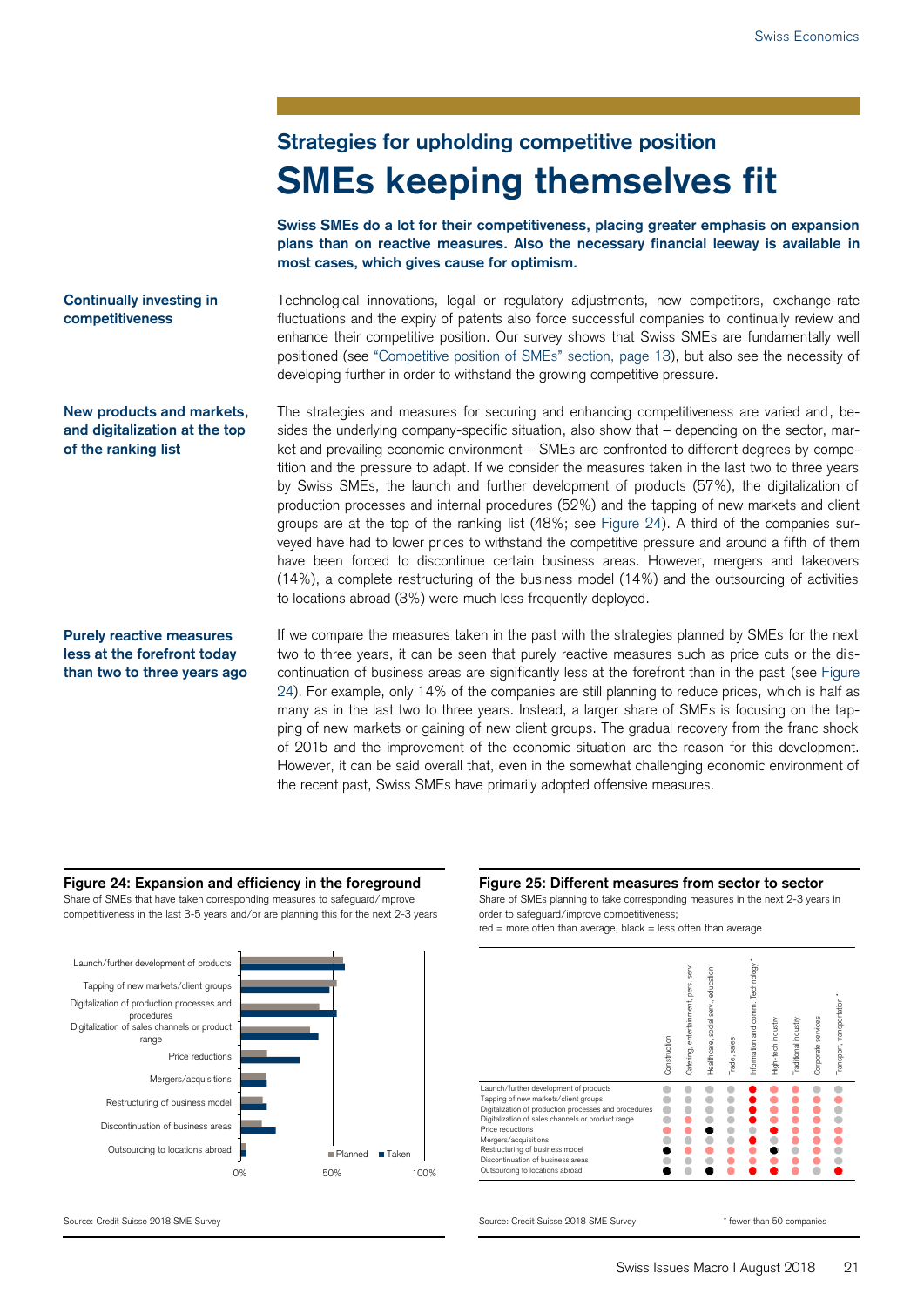#### **The greater the competitive pressure, the more frequently SMEs invest in competitiveness**

Individual sectors respond differently to the challenges of competition, although measures are normally considered on different fronts (see Figure 25). It comes as little surprise that companies in the industrial and ICT sectors, which feel strong pressure to develop further due to global competition and the rapid advancement of technology, are among those sectors that more frequently take action to promote their own competitiveness and are planning a correspondingly large number of measures for the next two to three years. These measures are primarily focused on expansion (new markets, client groups and products), efficiency (digitalization of processes, procedures and sales channels) and outsourcing to locations abroad. Price reductions also remain an issue in industry. A complete restructuring of the business model is more likely to form a focal point for planned investments in competitiveness in catering and entertainment, trade, and healthcare, social services and education, although the absolute number of SMEs planning to do this is fairly low. Although not all of them are exposed to high competitive pressure, these sectors are currently experiencing an upheaval that is calling existing approaches into question. Examples include the changes in shopping and consumer behavior brought about by new technologies, and the structural changes in the healthcare sector induced by demographic and financial factors.

#### **Availability of financial resources determines the mix of measures**

On which measures the individual sectors focus their investments and whether they are at all capable of making investments in their own competitiveness depends not least on their financial resources. Our survey shows that, while a majority of Swiss SMEs have sufficient financial leeway to invest in the preservation or improvement of their own competitiveness, a closer examination reveals some differences. Smaller companies have significantly more difficulties than larger ones in raising the necessary investment resources (see Figure 26). Micro firms with fewer than ten employees are particularly limited in their ability to act amid the competition and in 30% of cases report no or very little financial leeway. More difficult access to loan capital will play a role here.

### **Outsourcing abroad entails costly investments**

For those SMEs that do not have sufficient financial resources, the spectrum of courses of action is reduced significantly. Focus is primarily placed on the discontinuation of business areas, a complete restructuring of the business model, mergers or acquisitions and price reductions (see Figure 27). However, such companies only very rarely consider the outsourcing of activities to locations abroad, which is often seen as an emergency measure in the face of strong competitive pressure. Such a strategy entails costly investments that are difficult to fund and will be out of the reach of small companies in particular.

Share of responses to the question of whether there are sufficient financial resources today for investments in competitiveness; by size of company



#### **Figure 26: Financial leeway available Figure 27: Financial resources shape the choice of measures**

Share of SMEs planning to take corresponding measures in the next 2–3 years in order to safeguard/improve competitiveness; by availability of financial resources; the further out the circle, the more frequently deployed



Source: Credit Suisse 2018 SME Survey Source: Credit Suisse 2018 SME Survey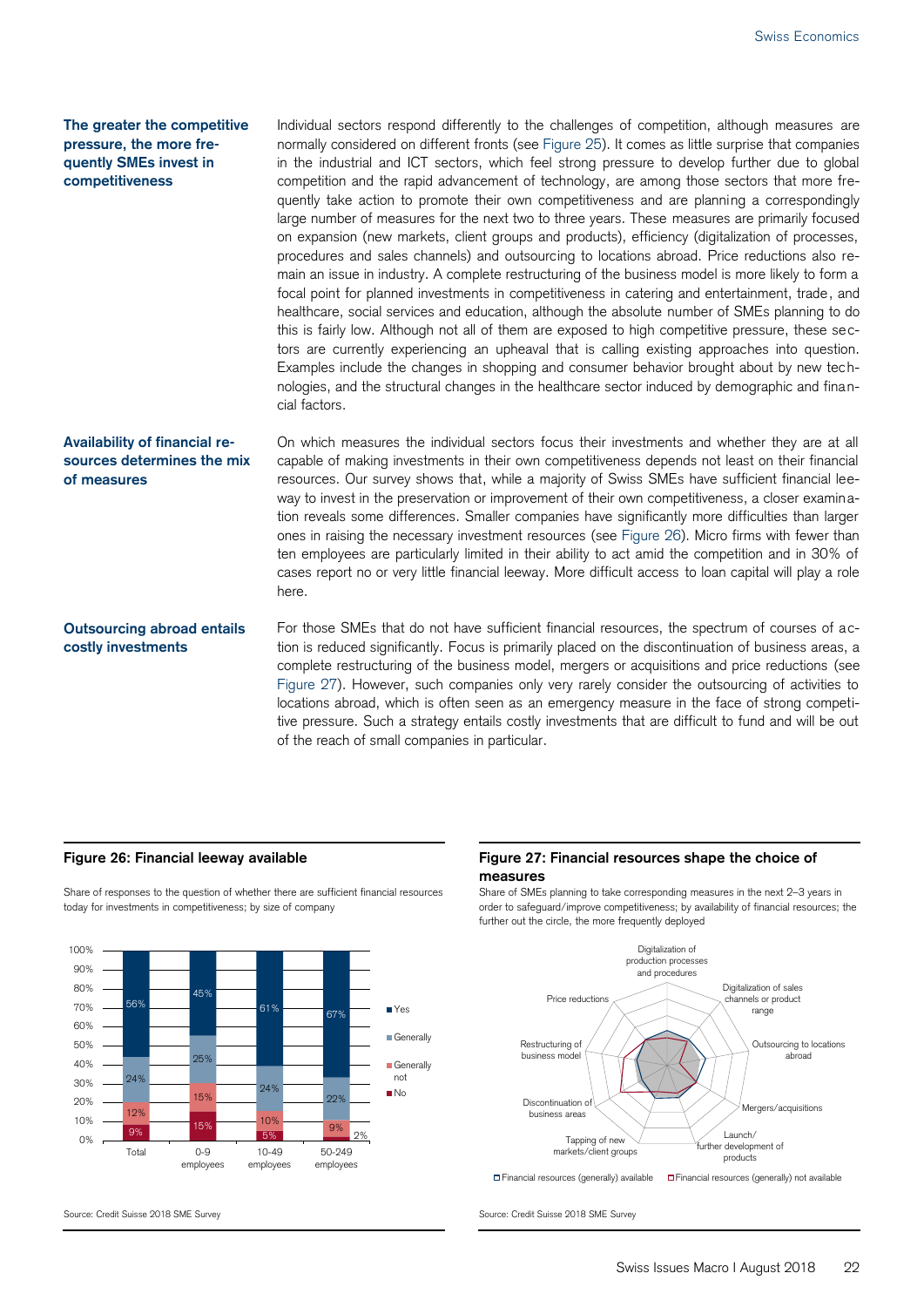#### **Vulnerability to exchange rates forces SMEs to stay fit.**

If we focus on Swiss SMEs that generate at least 10% of their sales abroad, it can clearly be seen that high vulnerability to exchange rates generally forces companies to take action: if a company is strongly or at least partially affected by exchange-rate fluctuations, investments in upholding or enhancing competitiveness are more frequently made than in cases where exchange rates do not pose any challenge (see Figure 28). This is particularly noticeable in terms of cost and efficiency (reduction of prices, outsourcing to locations abroad, digitalization of processes, procedures and sales channels) as well as expansion plans (new markets, client groups and products). An evaluation of planned measures depending on the international nature of the competition yields similar results. The more a company is exposed to competition from foreign providers, the more often it considers investing in its own competitiveness.

Finally, the question now arises as to whether Swiss SMEs are able to invest sustainably in their competitiveness. Do those companies that see a higher need to develop further have sufficient financial leeway to invest in their ability to compete? Figure 29 illustrates the survey results in the form of a matrix ordering companies on the basis of how they assess their competitive position and answer the question of whether there are sufficient financial resources at hand today for investing in competitiveness. The colors in the matrix indicate whether the situation can be considered critical (red) or unproblematic (green). The overall picture is very positive: the majority of the SMEs surveyed are positioned in the top right area where the competitive position is good or at least satisfactory, and there is also sufficient financial leeway to respond to an increase in competitive pressure. Conversely, there is a much smaller number of SMEs to be found in the bottom left area where the competitive position is weak or requires further development, and where there is insufficient or no financial leeway. **Is the competitiveness sustainable?**

**Swiss SMEs well equipped for the future**

Altogether, it can be said that Swiss SMEs are generally well equipped for mastering the challenges of future competition. They are by no means just reactive in their corporate actions and also have the financial resources to make investments, particularly when this is necessary for maintaining their competitive position. This bodes well for the future with regard to the sustainability of the competitiveness of Swiss SMEs.

#### **Figure 28: Vulnerability to exchange rates forces companies to take action**

Share of SMEs planning to take corresponding measures in the next 2–3 years in order to safeguard/improve competitiveness; by degree of impact of exchange-rate fluctuations; companies with export orientation<sup>\*</sup>



### **Figure 29: Swiss SMEs well equipped**

Share of SMEs in % (size of circle); Y axis: competitive position, X axis: current availability of financial resources for investments in competitiveness; red = critical,  $area = unproblematic$ 



Source: Credit Suisse 2018 SME Survey \* At least 10% sales abroad Source: Credit Suisse 2018 SME Survey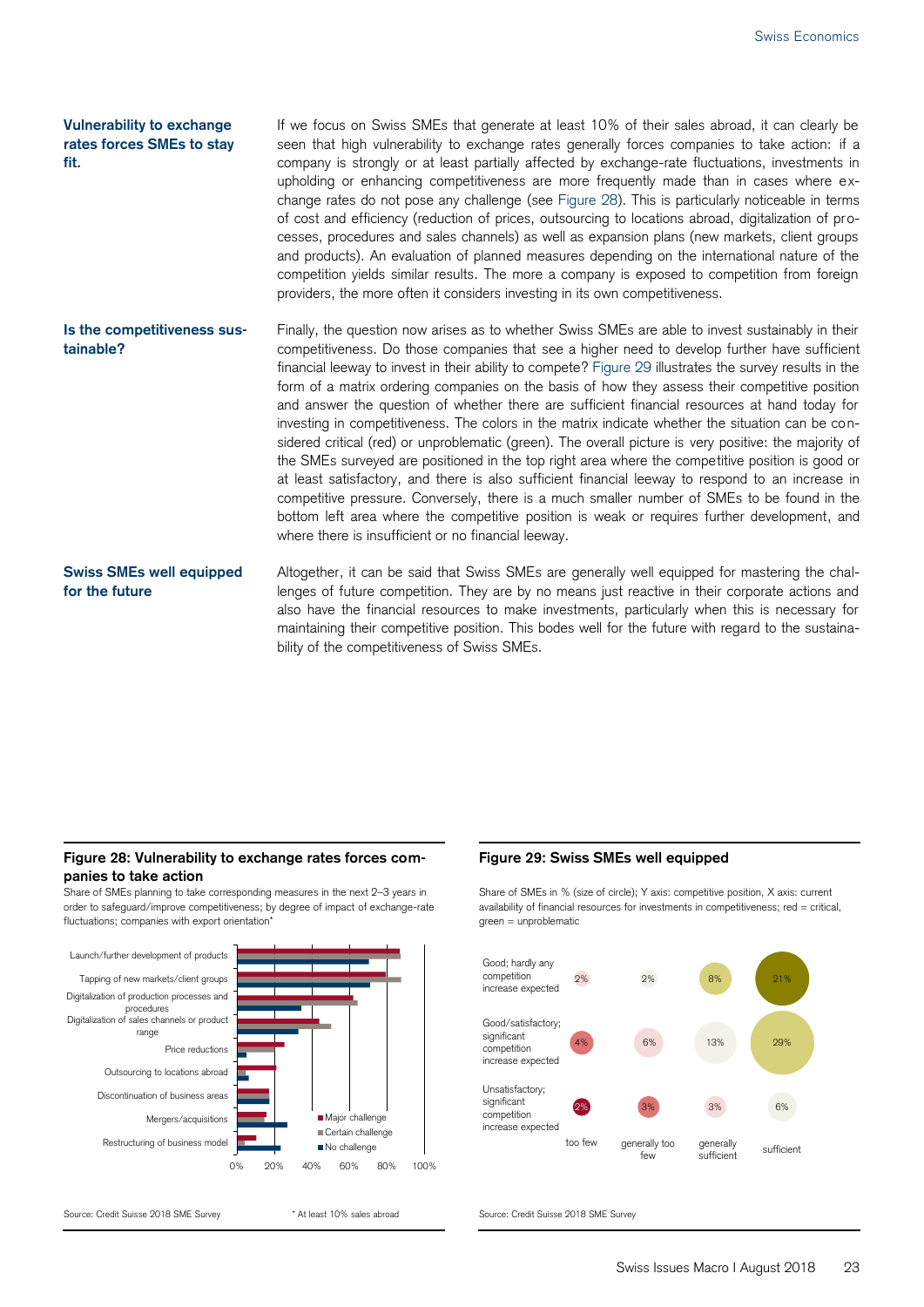### **Special focus: Hidden champions**

## **One in seven industrial SMEs sees itself as a global market leader**

**Switzerland is a country of hidden champions. Above all in the high-tech industry, a very large share of SMEs surveyed describe themselves as global market leaders. But even hidden champions face competition and are constantly having to develop further. They are therefore outstandingly innovative.**

When talking about Swiss global market leaders, we initially think of well-known names such as Novartis, Nestle and ABB. There is actually a large number of SMEs that are hardly known in the public at large, but which are global leaders in their markets – so-called "hidden champions." Such SMEs include Lantal Textiles, Thermoplan, Feintool, corvaglia and Oetiker Group. Switzerland is a country of these hidden champions: almost 5% of all SMEs and 15% of all industrial SMEs in our survey claimed to engage in export activity and to be a global market leader for at least one core product. Of the SMEs that generate more than 50% of their sales abroad, almost half describe themselves as a global market leader for at least one core product. Although hidden champions are primarily to be found in the high-tech industry (see Figure 30), there are also isolated companies from traditional industry as well as service providers and construction companies that describe themselves as global market leaders. **Many Swiss SMEs are global market leaders**

As global market leadership is per se an expression of success, it comes as no surprise that hidden champions deliver a slightly more positive summary of their business situation in the last five years than other exporting SMEs – above all in industry. Almost 70% of hidden champions in manufacturing retrospectively rate their business situation in the last five years as good or very good (see Figure 31). While the share among other exporting industrial SMEs still amounts to half, this is still significantly less. **Better business situation among hidden champions**

#### **Hidden champions constantly have to defend their market leadership**

It is interesting to note that hidden champions assess their competitive position as good or satisfactory with a similar frequency to other export-oriented SMEs, but also anticipate with a similar frequency that competitive pressure will increase unless the company develops further. This suggests that many hidden champions do not necessarily occupy a monopolistic position in a barely contested niche, but on the contrary are highly active in competitive markets and constantly having to defend their leading positions. Among industrial SMEs, however, the share of



**Figure 30: Many hidden champions in engineering Figure 31: Industry – hidden champions more successful**  Shares of hidden champions as percentage per sector Assessment of average business situation over the last five years for exporting industrial SMEs



Source: Credit Suisse 2018 SME Survey Source: Credit Suisse 2018 SME Survey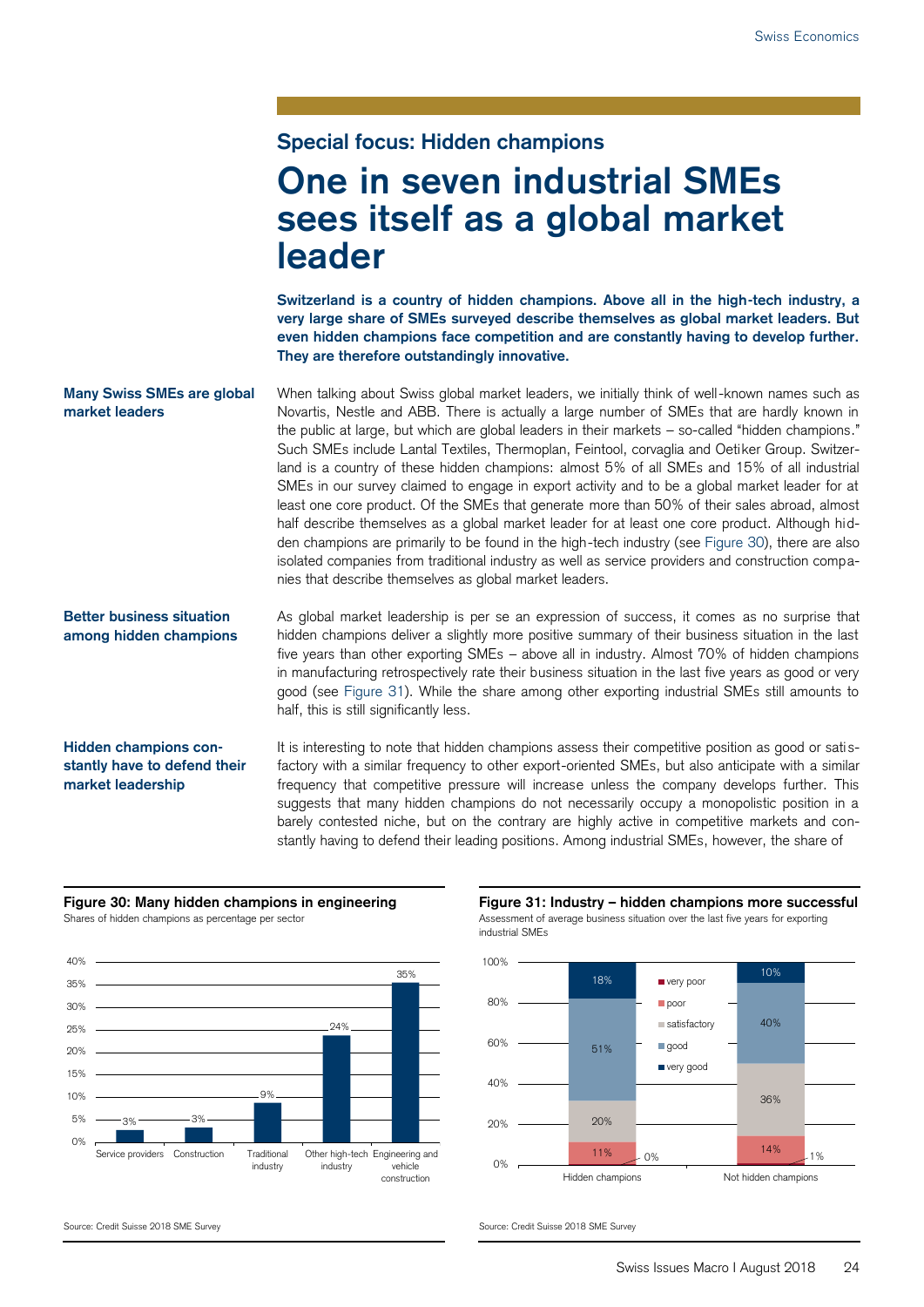companies that do not expect to come under significant pressure from competitors is slightly higher among hidden champions than among other exporters.

**Exchange rates also a challenge for hidden champions** Hidden champions are also just as exposed to the turbulences of the foreign-exchange markets as other Swiss SMEs active abroad (see Figure 32). Only 8% of hidden champions in industry claim that major exchange-rate fluctuations do not pose any problem. For 35% of them, exchange-rate fluctuations even pose a major challenge that is sometimes difficult to respond to adequately. This too suggests that hidden champions generally do not operate in a competitionfree vacuum in which they can, for example, pass on an appreciation of the franc in full to their clients without problem.

#### **Hidden champions are innovative – but innovative companies are not necessarily hidden champions**

Nevertheless, the finding from Figure 31 holds good: hidden champions – at least those in industry – have generally tended to be more satisfied with their business situation over the last few years shaped by the strong franc. A large number of factors have contributed to the success of these SMEs that could not be considered within the scope of this survey. However, our survey does permit us to review the widespread theory according to which hidden champions among other things achieve their status due to their innovative strength. And indeed, the blue bars in Figure 33 show that hidden champions have either launched a new main product or substantially developed an existing one in the last three to five years much more frequently than other SMEs. However, the illustration also indicates that, while innovation is a necessary condition for global market leadership, it is not sufficient by itself. If we only consider industrial enterprises that generate more than 33% of their sales abroad (bright yellow bar), there is practically no difference between hidden champions and other highly internationally oriented SMEs with regard to their degree of innovation. A similar picture holds true for investments in digitalization. Hidden champions have digitalized their production processes, sales channels or product and service ranges somewhat more frequently than other SMEs in recent years – especially in industry. However, here too we can see that strongly export-oriented non-market leaders have likewise invested in digitalization with similar frequency to hidden champions. In short: a high degree of innovation may be an important prerequisite for global market leadership and high long-term competitiveness, but it is no guarantee.

#### **Figure 32: Challenge of exchange-rate fluctuations Figure 33: Innovative hidden champions**

Share of answers of exporting industrial SMEs to the question about the extent to which major exchange-rate fluctuations pose a challenge for them



Share of SMEs that have launched new main products or substantially developed existing ones to safeguard or enhance their competitiveness in the last 3–5 years



Source: Credit Suisse 2018 SME Survey Source: Credit Suisse 2018 SME Survey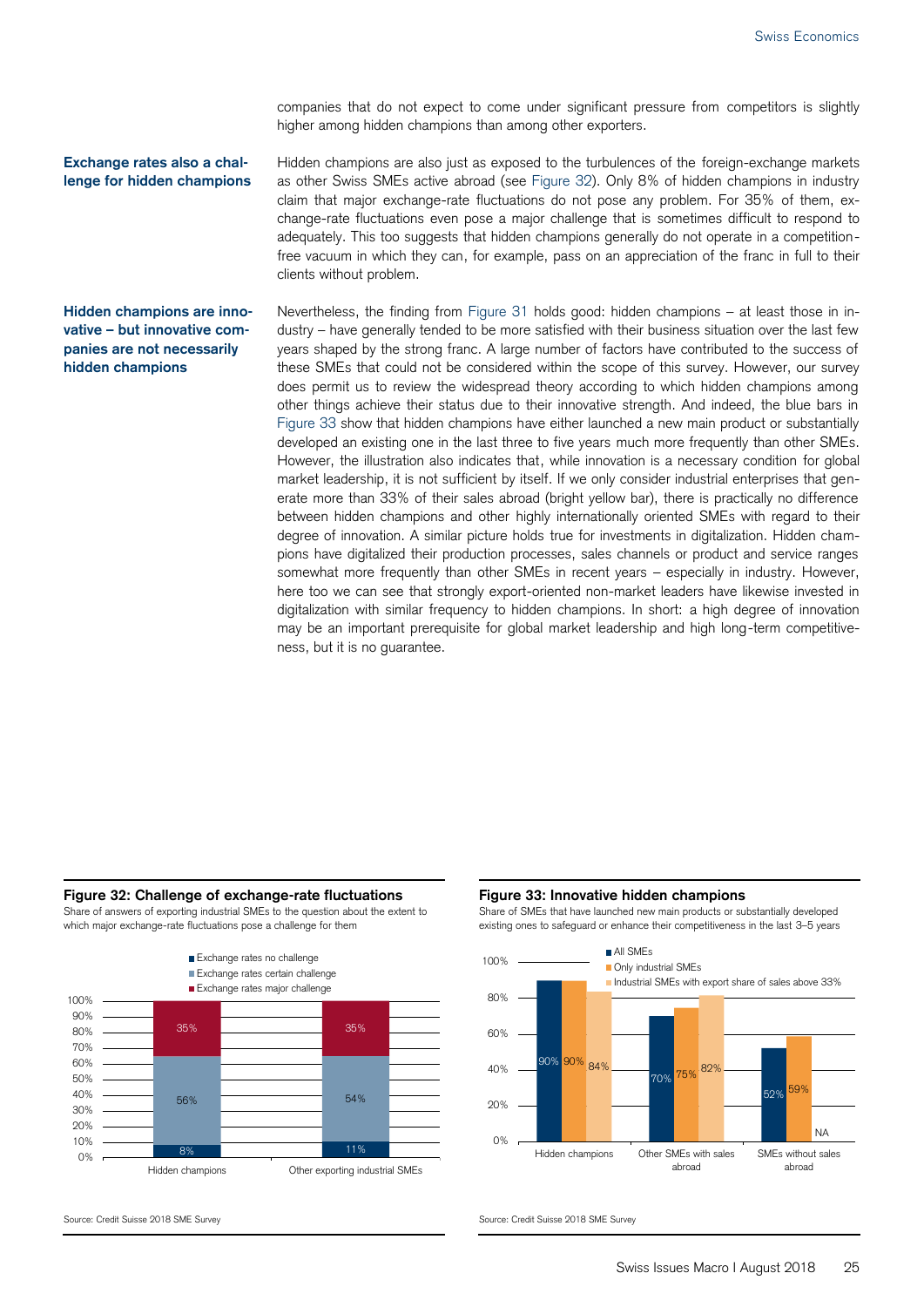### **Wyssen Avalanche Control AG From technology to market leader**

**A basic prerequisite for the success of Wyssen Avalanche Control AG is its clear positioning as a Swiss technology and service provider.** 

Wyssen Avalanche Control AG from the Bernese Oberland manufactures avalanche release systems and counts many important Swiss and Austrian ski resorts among its clients. It now also exports to Norway, Canada and Chile.

#### **What are the essential skills and qualities required to gain a foothold in different countries and even become a market leader?**

**Samuel Wyssen** A certain degree of curiosity and openness toward other cultures has always been important in the history of our family business. This yields an interest in opening up new markets. A second decisive factor is being willing to bear the risk of expansion. What helps here is that you can become known more quickly in a small niche sector such as our own than in a large market and this makes it easier to establish contacts abroad. Last but not least, we in our sector benefit greatly from our origins. Switzerland is considered a pioneering country in the field of avalanche protection thanks also to the Avalanche Research Institute in Davos. Foreign authorities align themselves closely with Swiss standards in terms of avalanche release systems.

#### **What were the motives for becoming active internationally? How do you go about opening up new markets?**

**Samuel Wyssen** The family business has always been active internationally, so foreign borders have never been perceived as barriers. However, as a small company, our resources for opening up new markets are limited. We therefore adopt a systematic approach and select the markets in a very focused and targeted manner. In some markets such as Norway we had to invest a great deal over a long period of around seven years before our efforts bore fruit. It went somewhat faster in Chile and Canada. The markets are cultivated by our foreign branches. We deliberately do not rely on external representatives but wish our employees to be part of the corporate family despite the distance, and to convey our positioning and Swiss core values to our clients.

#### **You are the technology leader in your sector. How did that come about? How do you promote innovation in your company?**

**Samuel Wyssen** We attach a great deal of value to recruiting the right persons. They need to fit into the team, bring creativity with them and be trustworthy. The latter is of enormous importance, particularly for the employees at our offices abroad. So far it has been easy in Switzerland for us to find specialized experts in the area of avalanche research who might even have a doctorate in this field. It is more difficult finding sufficient numbers of skilled craftsmen for production such as metalworkers or mechanics. In order to promote the general innovative thinking of our employees, we welcome new ideas and foster a culture of openness. Around 20% of our employees also focus exclusively on research and development tasks.



**"It is important to have the courage to position yourself clearly."**

#### **Samuel Wyssen** CEO, Wyssen Avalanche Control AG

The story of the Wyssen enterprise started in 1926 with the invention of the skyline crane. In the year 2000, Samuel Wyssen, great-grandson of the founder, founded Wyssen Avalanche Control. With its avalanche release systems, the company is market leader in the Alpine region and has recently ventured abroad successfully. The SME from the Bernese Oberland employs around 30 staff in Switzerland and a further 12 abroad.

#### **Although you're primarily a manufacturer, you also offer services. How important are service components in value creation and for positioning against the competition?**

**Samuel Wyssen** We generate around 80% of our value creation through production and the remaining 20% through services, software and detection systems. We aim to diversify with our service components. In Norway, for instance, experience with avalanche releases is limited. We therefore sell packages that also include the operation of our systems. The ensuing contact with clients enables us to identify their needs and problems better.

#### **How important is digitalization in connection with your competitiveness?**

**Samuel Wyssen** Very important. Digitalization provides opportunities for expanding our offering. It is now possible for our avalanche release systems to be operated with a web applica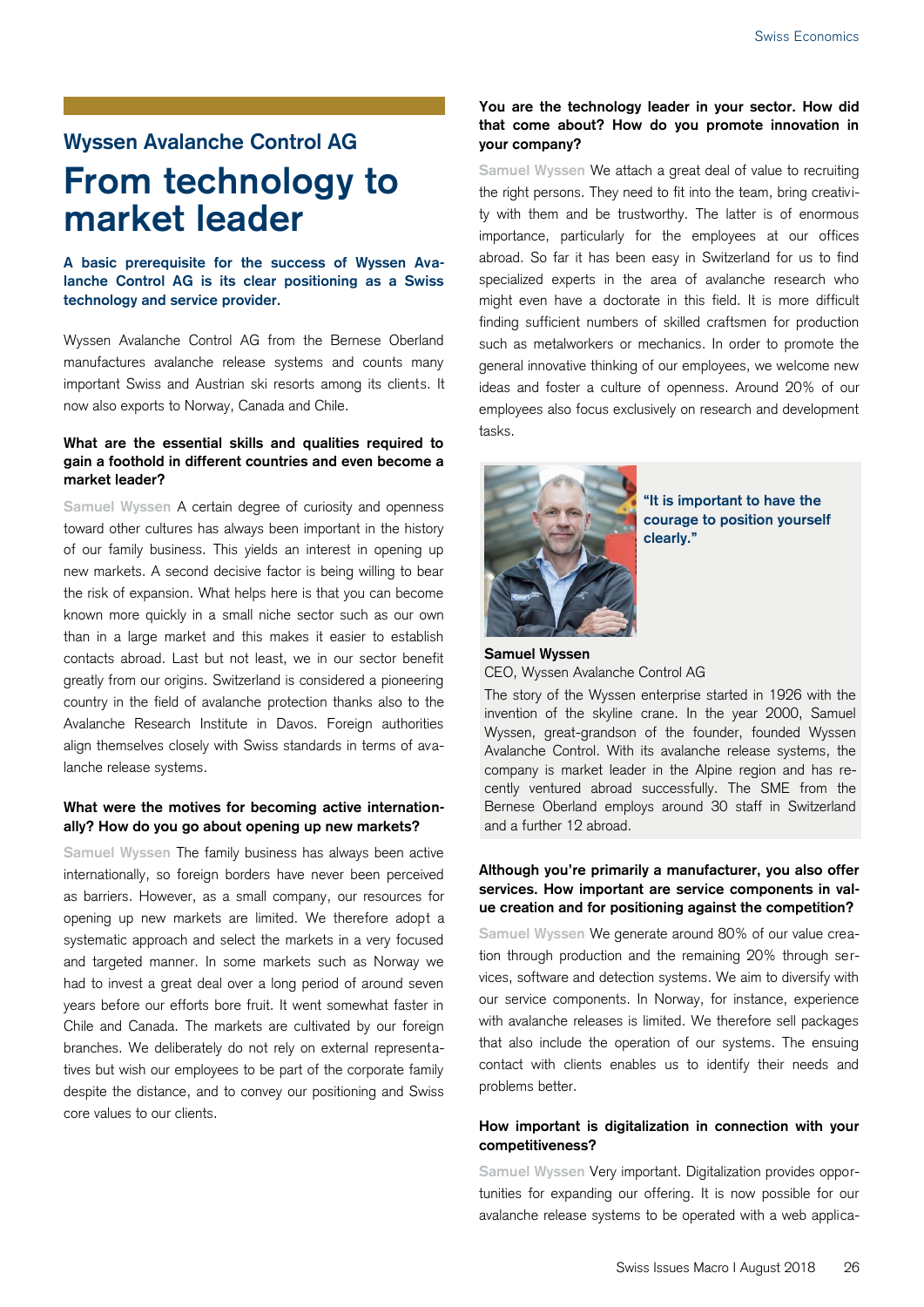tion. We are also working on a platform intended to assist clients in making decisions with regard to general avalanche service measures. The analysis of snow cover and weather data is very important for this. These come from meteorological services on the one hand and from weather and snow measurement stations on the other. Forecasts are drawn up on the basis of these data to assess avalanche risks and the potential risk posed to persons and infrastructure. We often collaborate with start-ups to adapt solutions from other areas such as earthquake and volcano research to avalanche detection.

### **All production takes place at the expensive Swiss location. Can you imagine outsourcing part of production abroad?**

**Samuel Wyssen** No, I can't envisage that. The benefits of production in Switzerland clearly outweigh the drawbacks of higher material and personnel costs. We can rely totally on our staff here. We also benefit from high productivity, political stability and a high level of education. If we hire someone with Swiss qualifications, we know what we can expect from him or her. However, it is certainly sometimes the case that we purchase certain preliminary products such as steel components abroad.

### **Which measures adopted in the past regarding competitiveness would you not carry out again today? And which would you definitely recommend?**

**Samuel Wyssen** I've relied too early on the wrong partners abroad on a couple of occasions. However, we've learnt from our mistakes. I would generally recommend all SMEs first of all to seek good and trustworthy foreign partners – be these suppliers or sales representatives – or even to take the plunge and establish their own distribution network abroad. Second, it is very important to focus on specific markets and cultivate them carefully. The final decisive factor is having the courage to position yourself clearly as a Swiss quality provider. This also puts you in the position to set prices that enable you to make a profit.

## **Ava AG "Born global" in Switzerland**

**Alongside big data analysis, digital marketing is another essential core competence for Ava AG. Start-ups also need to think globally from the outset.**

Ava AG develops bracelets with integrated sensors that collect female cycle data. These enable women to track their menstrual cycle, sleeping behavior and physiological stress factors with the help of Ava's big data analyses and obtain a precise picture of the state of their health.

#### **Who are your competitors today and who will they be tomorrow? How do you hold out against this competition?**

**Pascal Koenig** Compared with traditional methods of fertility detection – urine tests and temperature measurements – our product has clear advantages in terms of accuracy, the broadness of factors examined, and simplicity. This accordingly lends us a major competitive advantage. More and more companies are set in future to address the issue of "women's health," which is a potentially attractive area not just for tech or medtech companies and app providers, but also for pharmaceutical groups and insurance companies. We aim to defend and further increase our market share with four factors: direct access to big data sets, data interpretations based on clinical studies, regulatory approvals and patents.

#### **Why did you choose the USA and not Switzerland as your starting market?**

**Pascal Koenig** A global perspective is fundamental for the success of a start-up. Such enterprises are described in scientific circles as "born globals." Thanks to digitalization, we can view the entire world as a potential market and selectively choose a springboard country. The size of the US market was the decisive factor for us. It was also an important argument for the procurement of funds. We now have locations in San Francisco, Zurich and Belgrade, and more are to follow in the Philippines and Hong Kong.

#### **Why did you choose these particular locations?**

**Pascal Koenig** We selected our locations in a very targeted manner. At our headquarters in Zurich, we focus on data analysis, product development and the overall management of the company. A lot of the inputs for our digital marketing come from our office in San Francisco. Our apps are programmed in Belgrade. We are developing resources in the area of customer service in the Philippines owing to the linguistic skills of the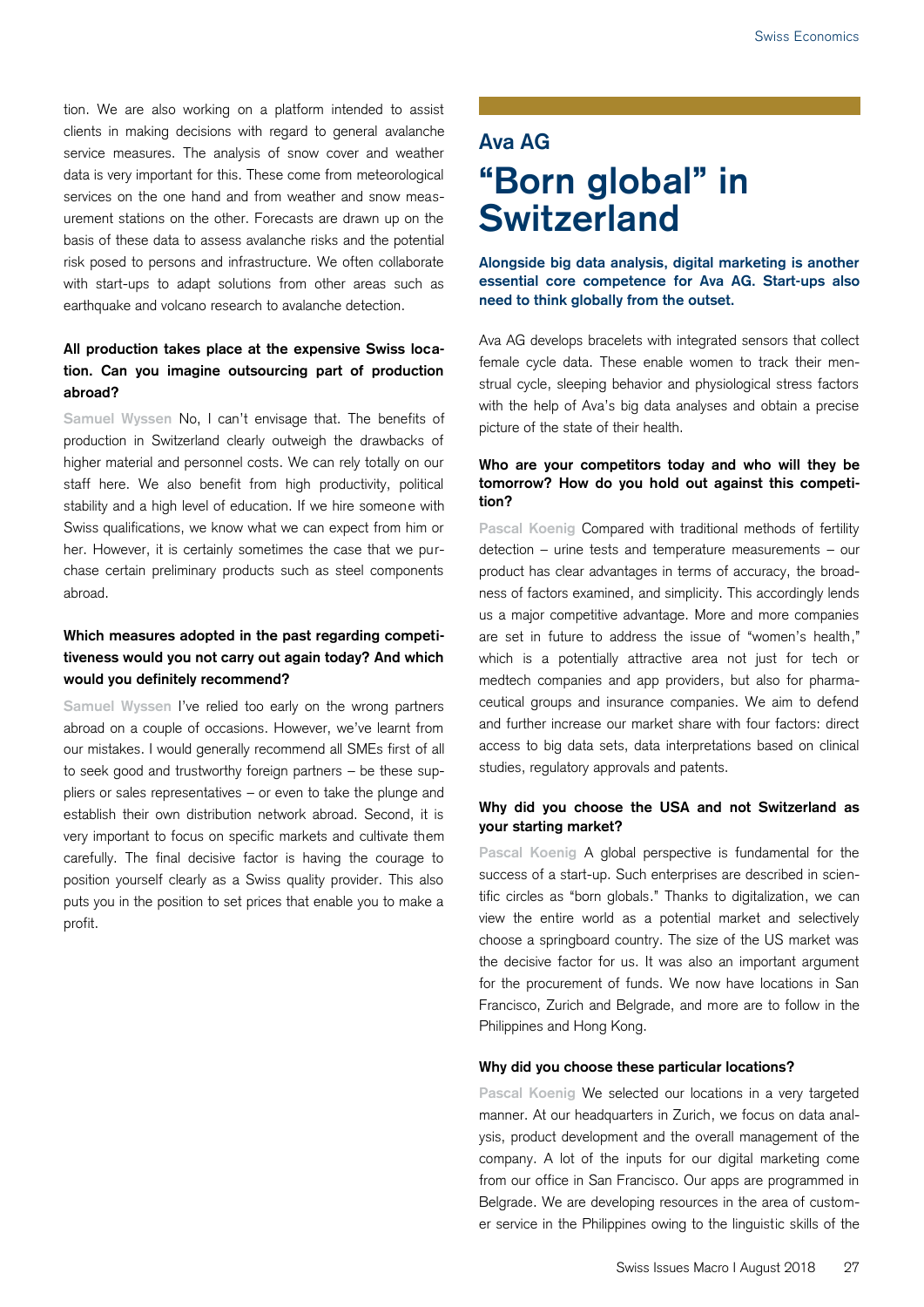local population and cultural proximity to the USA. Our location in Hong Kong is intended as an entry gate to the Chinese market.



**"As a start-up you need to think global and select your springboard market in a targeted manner"**

#### **Pascal Koenig** Co-founder and CEO, Ava AG

Pascal Koenig founded the start-up Ava AG together with three like-minded colleagues in 2014. They were convinced that today's technology could be used to develop a modern method for the identification of fertile days. The fast-growing company currently employs 80 staff and is extending its technology to include pregnancy monitoring and contraception.

#### **You're planning to expand into China. What obstacles are there?**

**Pascal Koenig** China will become a core market for more and more companies in future and it is therefore extremely important to have a precise understanding of the country. While there are many political and social challenges, China has also improved in a very large number of areas in recent years. Many poor people have managed to break through to the middle classes and environmental measures have been taken. The country has also developed enormously in the areas of innovation, healthcare and education. China is now the country filing the most patents. You have to understand the Chinese market, respond fast and erect barriers in order to be successful.

#### **What are the strengths of the Swiss location?**

**Pascal Koenig** Thanks to the universities – above all the Swiss Federal Institute of Technology – we are very close to the source of the latest technological innovations. Switzerland trains highly qualified people who are also motivated and keen to change something. Thanks to the high quality of life, many students from abroad also decide to stay here, which is obviously something we benefit from. Furthermore, the high standard of knowledge in the field of health is a major advantage of Switzerland. There are many pharmaceutical and medtech companies here with which we are able to cooperate. The high personnel costs here also do not pose a major problem for us as highly specialized experts in the field of technology are now similarly expensive throughout the world. In San Francisco, for example, the financially strong competition posed by Google,

Apple and Facebook impedes the search for affordable specialists.

#### **What in your opinion are the greatest future challenges for Swiss competitiveness?**

**Pascal Koenig** I have the feeling that the start-up scene in places like Beijing and Shanghai is hungrier than here in Switzerland. Entrepreneurs there are often prepared to work up to 80 hours a week. In the short term, this means that they are faster at implementing and therefore have a competitive advantage. However, I'm not sure whether that will only bring good in the long term. We believe that a certain degree of flexibility, family friendliness and a good work-life balance ultimately enhance the productivity and innovative spirit of our staff.

#### **How well is Switzerland equipped in terms of digitalization when compared internationally?**

**Pascal Koenig** As far as research and development and the technical sector are concerned, Switzerland is in my view well equipped. However, when it comes to digital marketing, Switzerland is lagging behind in comparison with the USA. Many people here are still thinking primarily in TV spots and billboard advertising rather than in influencer marketing, programmatic marketing or content marketing. Switzerland definitely needs to develop further in the area of digital marketing.

#### **Which measures adopted in the past are critical for your success? What advice would you give other start-ups and SMEs?**

**Pascal Koenig** I think that many companies underrate the importance of marketing. Even if you have a top product, it won't sell by itself. Above all digital marketing is becoming increasingly important and ought to be defined as a core competence. One of the most important measures was also our decision to set up business in the USA. Start-ups should as far as possible think global and select their springboard market in a targeted manner.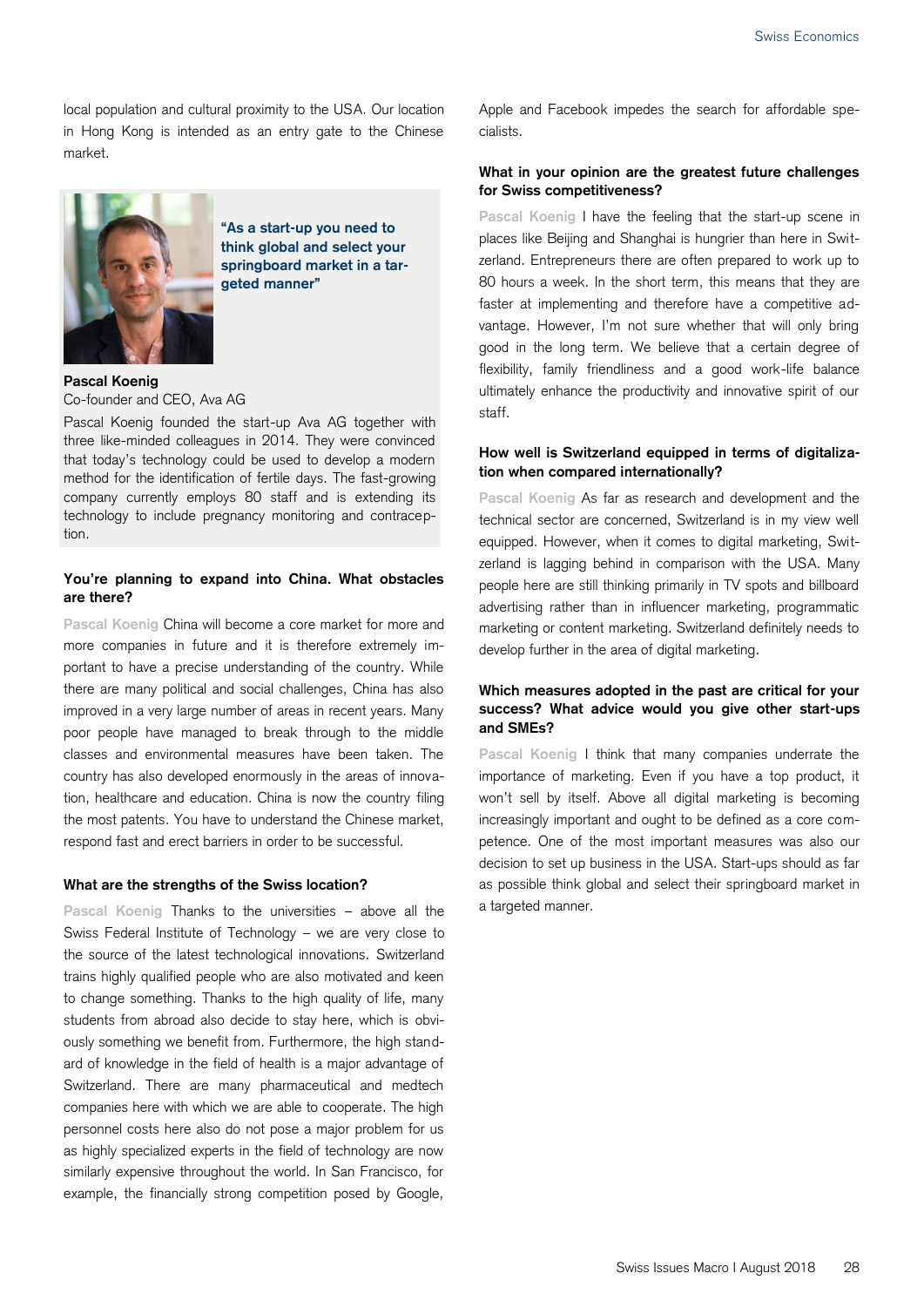### **AG Cilander**

## **Successful in the global value creation chain**

**Its positioning as a provider of problem solutions is key to the success of AG Cilander. The company is strengthening the competitiveness of its Swiss plants with the help of digitalization.**

AG Cilander from Herisau produces exclusively in Switzerland, but has successfully exported apparel and technical textiles throughout the world for over 200 years.

#### **How do you manage to prosper in a high-cost country such as Switzerland and maintain the Swiss production location?**

**Vincenzo Montinaro** We rely on a clear company profile and our wealth of experience from more than 200 years in the business. Thanks to the available know-how, we are able to develop needs-oriented products together with our clients. The idea is to identify our clients' problems and requirements and offer high-grade technical solutions. Such development projects are an important pillar of our strategy as a problem solver. We are also aware that our service is just one of many stages in the value creation of a product. We therefore design it as compatibly as possible. We offer service packages that include both development and logistics services, thereby among other things making it easier for the client to organize the transport routes across the geographically dispersed locations of its value creation chain.

#### **Where do your main competitors come from? Has competition from emerging markets increased in recent years?**

**Vincenzo Montinaro** The competition differs in our two business areas. In the area of apparel textiles, the mass exodus from Europe to Asia already took place years ago. If the manufacture of a product from the clothing industry moves entirely to the Far East, we are ejected from the value creation chain. However, we have recently observed a slight trend toward reshoring to Europe, Africa and Turkey, which represents an opportunity for us. We are quite capable of regaining a share of these markets. With technical textiles, on the other hand, we have a competitive advantage against competitors from the Far East and the USA – above all in terms of quality. Although they might have state-of-the-art facilities, they still lack knowhow with regard to chemical recipes and procedures for achieving sophisticated functionalities for textiles.

#### **What measures did you take in response to the abandonment of the EUR/CHF minimum exchange rate in early 2015?**

**Vincenzo Montinaro** By chance our strategy check due every two years took place shortly after the abandonment of the minimum exchange rate. We drafted various scenarios and conducted simulations during which it became clear that pure cost cuts in operational areas would not have sufficed in the event of a persistent rate of EUR/CHF 1.05. We therefore started also adopting strategic measures alongside operational savings. Our focus in international market cultivation now lies even more on the development of product solutions with our clients. In a second move, we launched a digitalization program and embarked on a substantial investment program to improve our competitive position in service provision. Coping with exchange-rate crises of various magnitudes is generally a recurrent issue in our sector. If we were no longer able to cope with this, we would either have to cease operations or outsource everything, and neither we nor the main shareholder wish to do this.



**"People make it, people break it"** 

**Vincenzo Montinaro** CEO, AG Cilander

AG Cilander has for over 200 years been an innovative Swiss textile company that is also among the leading providers abroad. Eighty percent of its high-quality finishing services are exported. The company employs around 200 staff, including 15 apprentices at its three Swiss plants. Vincenzo Montinaro has been CEO of the textile company since 2010 and has among other things steered it successfully through the period following the franc shock in 2015.

#### **Did you nevertheless consider outsourcing part of production abroad?**

**Vincenzo Montinaro** As I say, the Swiss location and the further development and strengthening of the plants here have priority. Once that's achieved, we'll think about opening production locations abroad – just as we have always done. I see cooperation opportunities in regions where, like in Switzerland, the textile sector is split into different clusters that each carry out a specific step in textile production. We could participate in such places as refiners. However, I see few opportunities in the Far East where most providers are vertically integrated, covering all production steps.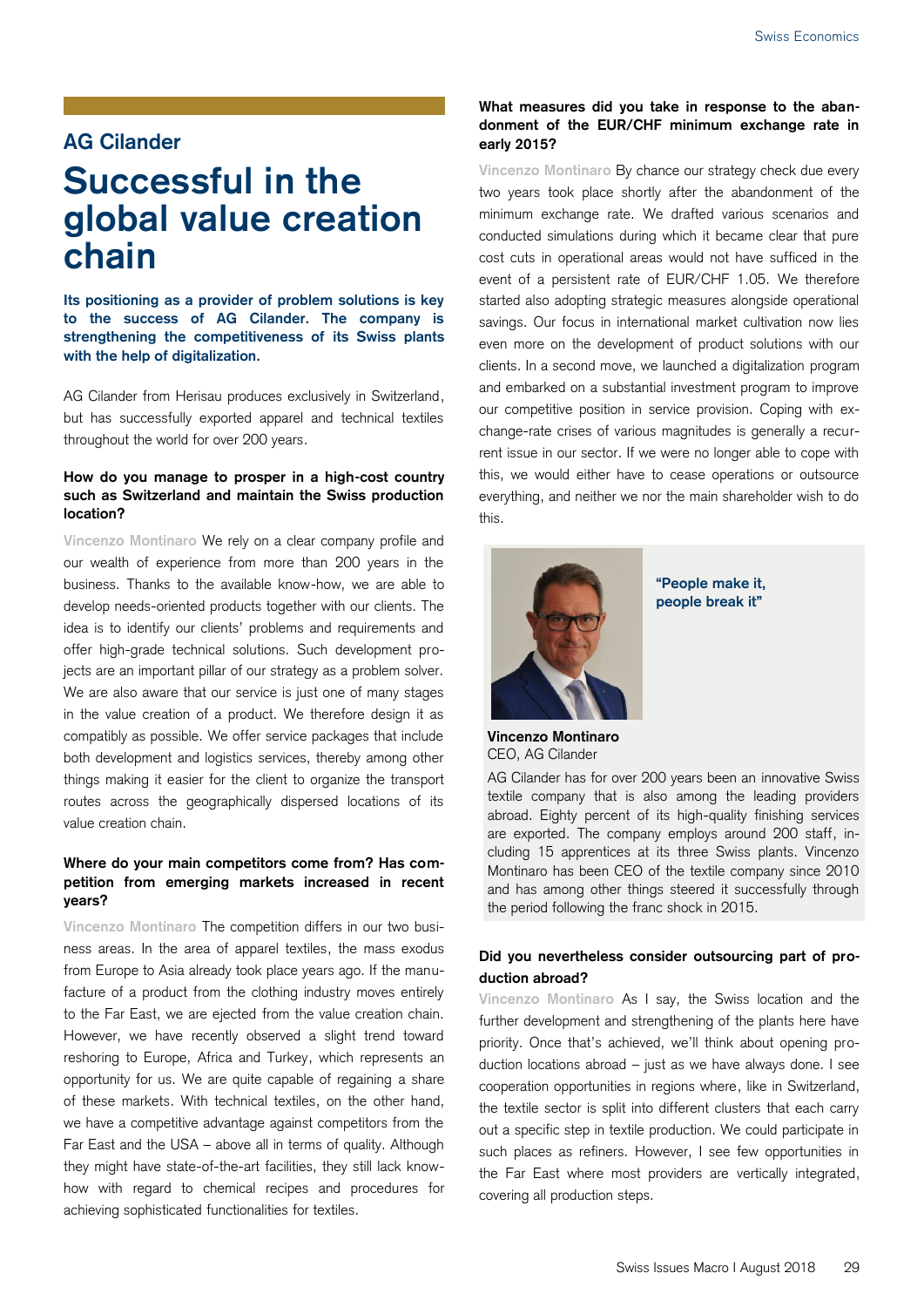#### **You're currently investing in the modernization of your plants and in digitalization. How is this to be envisaged?**

**Vincenzo Montinaro** The program has been running since 2016 and will last until 2020. It arose from the strategy check following the abandonment of the minimum exchange rate. The aim is to strengthen the competitiveness of the Swiss plants when compared internationally. Advances in technology are to be facilitated and energy and process efficiency enhanced by means of digitalization.

#### **How important do you consider digitalization to be in your sector?**

**Vincenzo Montinaro** I see digitalization as a major opportunity for the clothing industry  $-$  especially if we are able to digitalize some very labor-intensive areas. It is more difficult to make a forecast for technical textiles. Both 3D printing and the trend toward sustainability could quite possibly bring the value creation chains geographically closer to the sales markets again.

#### **What conditions at the Swiss SME location particularly help your company in terms of competitiveness?**

**Vincenzo Montinaro** Alongside the underlying conditions such as legal security, fiscal attractiveness and the education system, the decisive factor in my view is the staff with their expertise, knowledge and above all their commitment. Our staff are proud of the company and at the same time grateful for being able to work so close to where they live. The main shareholder has communicated clearly that he wishes to uphold the Swiss location. This has resulted in a strong emotional attachment among the employees and therefore a competitive advantage since "people make it, people break it." We also benefit from Switzerland's reputation as a country that promotes sustainability. More and more clients wish to know about the ecological footprint and the overall value creation chain.

### **What dangers or competitive drawbacks do you see regarding the Swiss location?**

**Vincenzo Montinaro** I see a big danger in the general trend toward protectionism and regulation. We need to be careful not to create obstacles for ourselves in these areas. As an exportoriented company, we are dependent on free trade and favorable customs conditions. There have been occasions in the past when we were unable to win projects due to customs and nontariff trade barriers.

### **Many SMEs are suffering from a shortage of skilled labor. Are you also having difficulties recruiting sufficient numbers of skilled staff?**

**Vincenzo Montinaro** Yes, very much so. We're trying to counter this with three measures. First, we're hiring a relatively large number of apprentices and, although this is costing us something, it will also ensure the provision of competent young

talent. We're also offering a lot of additional training and career opportunities to promote and channel young talent. Second, we're deliberately also recruiting abroad. There's only a small pool of specialized persons in our sector. It is therefore essential that we also attract people from abroad. Third, we're deliberately engaging in employer branding. To this end we appear in various local media in order to make our company and its values known to the public at large. Emphasizing our passion, enthusiasm and commitment to the Swiss location is very positively received by potential employees.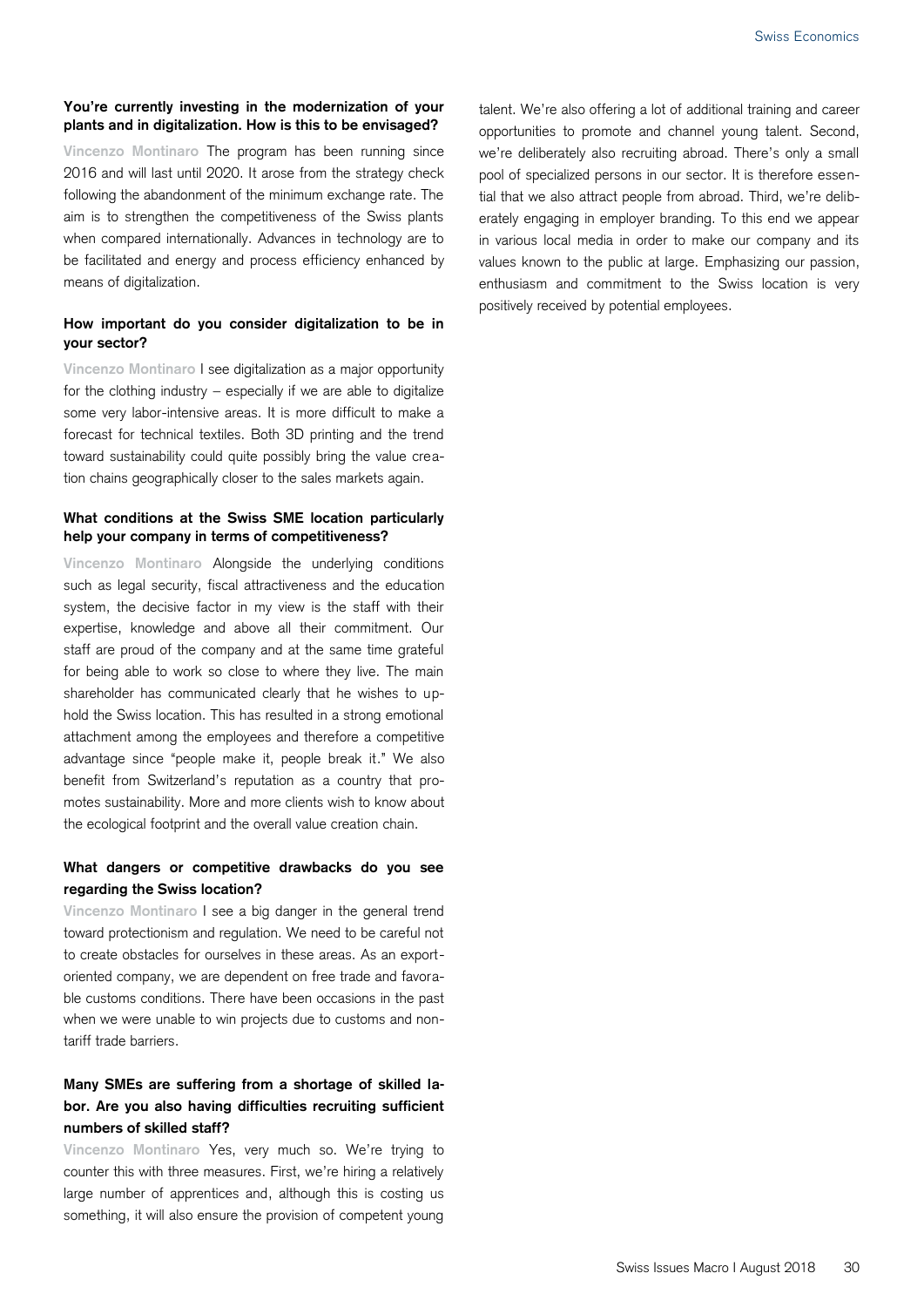## **Important Information**

This report represents the views of the Investment Strategy Department of CS and has not been prepared in accordance with the legal requirements designed to promote the independence of investment research. It is not a product of the Credit Suisse Research Department even if it references published research recommendations. CS has policies in place to manage conflicts of interest including policies relating to dealing ahead of the dissemination of investment research. These policies do not apply to the views of Investment Strategists contained in this report.

## **Risk warning**

Every investment involves risk, especially with regard to fluctuations in value and return. If an investment is denominated in a currency other than your base currency, changes in the rate of exchange may have an adverse effect on value, price or income.

For a discussion of the risks of investing in the securities mentioned in this report, please refer to the following Internet link: **https://research.credit-suisse.com/riskdisclosure**

This report may include information on investments that involve special risks. You should seek the advice of your independent financial advisor prior to taking any investment decisions based on this report or for any necessary explanation of its contents. Further information is also available in the information brochure "Special Risks in Securities Trading" available from the Swiss Bankers Association.

**Past performance is not an indicator of future performance. Performance can be affected by commissions, fees or other charges as well as exchange rate fluctuations.**

#### **Financial market risks**

Historical returns and financial market scenarios are no guarantee of future performance. The price and value of investments mentioned and any income that might accrue could fall or rise or fluctuate. Past performance is not a guide to future performance. If an investment is denominated in a currency other than your base currency, changes in the rate of exchange may have an adverse effect on value, price or income. You should consult with such advisor(s) as you consider necessary to assist you in making these determinations.

Investments may have no public market or only a restricted secondary market. Where a secondary market exists, it is not possible to predict the price at which investments will trade in the market or whether such market will be liquid or illiquid.

#### **Emerging markets**

Where this report relates to emerging markets, you should be aware that there are uncertainties and risks associated with investments and transactions in various types of investments of, or related or linked to, issuers and obligors incorporated, based or principally engaged in business in emerging markets countries. Investments related to emerging markets countries may be considered speculative, and their prices will be much more volatile than those in the more developed countries of the world. Investments in emerging markets investments should be made only by sophisticated investors or experienced professionals who have independent knowledge of the relevant markets, are able to consider and weigh the various risks presented by such investments, and have the financial resources necessary to bear the substantial risk of loss of investment in such investments. It is your responsibility to manage the risks which arise as a result of investing in emerging markets investments and the allocation of assets in your portfolio. You should seek advice from your own advisers with regard to the various risks and factors to be considered when investing in an emerging markets investment.

#### **Alternative investments**

Hedge funds are not subject to the numerous investor protection regulations that apply to regulated authorized collective investments and hedge fund managers are largely unregulated. Hedge funds are not limited to any particular investment discipline or trading strategy, and seek to profit in all kinds of markets by using leverage, derivatives, and complex speculative investment strategies that may increase the risk of investment loss.

Commodity transactions carry a high degree of risk and may not be suitable for many private investors. The extent of loss due to market movements can be substantial or even result in a total loss.

Investors in real estate are exposed to liquidity, foreign currency and other risks, including cyclical risk, rental and local market risk as well as environmental risk, and changes to the legal situation.

#### **Interest rate and credit risks**

The retention of value of a bond is dependent on the creditworthiness of the Issuer and/or Guarantor (as applicable), which may change over the term of the bond. In the event of default by the Issuer and/or Guarantor of the bond, the bond or any income derived from it is not guaranteed and you may get back none of, or less than, what was originally invested.

## **Investment Strategy Department**

Investment Strategists are responsible for multi-asset class strategy formation and subsequent implementation in CS's discretionary and advisory businesses. If shown, Model Portfolios are provided for illustrative purposes only. Your asset allocation, portfolio weightings and performance may look significantly different based on your particular circumstances and risk tolerance. Opinions and views of Investment Strategists may be different from those expressed by other Departments at CS. Investment Strategist views may change at any time without notice and with no obligation to update. CS is under no obligation to ensure that such updates are brought to your attention.

From time to time, Investment Strategists may reference previously published Research articles, including recommendations and rating changes collated in the form of lists. The recommendations contained herein are extracts and/or references to previously published recommendations by Credit Suisse Research. For equities, this relates to the respective Company Note or Company Summary of the issuer. Recommendations for bonds can be found within the respective Research Alert (bonds) publication or Institutional Research Flash/Alert – Credit Update Switzerland. These items are available on request or from **https://investment.creditsuisse.com** Disclosures are available from **www.creditsuisse.com/disclosure**

## **Global disclaimer / important information**

This report is not directed to, or intended for distribution to or use by, any person or entity who is a citizen or resident of or located in any locality, state, country or other jurisdiction where such distribution, publication, availability or use would be contrary to law or regulation or which would subject CS to any registration or licensing requirement within such jurisdiction.

References in this report to CS include Credit Suisse AG, the Swiss bank, its subsidiaries and affiliates. For more information on our structure, please use the following link: **http://www.credit-suisse.com**

Swiss Issues Macro I August 2018 31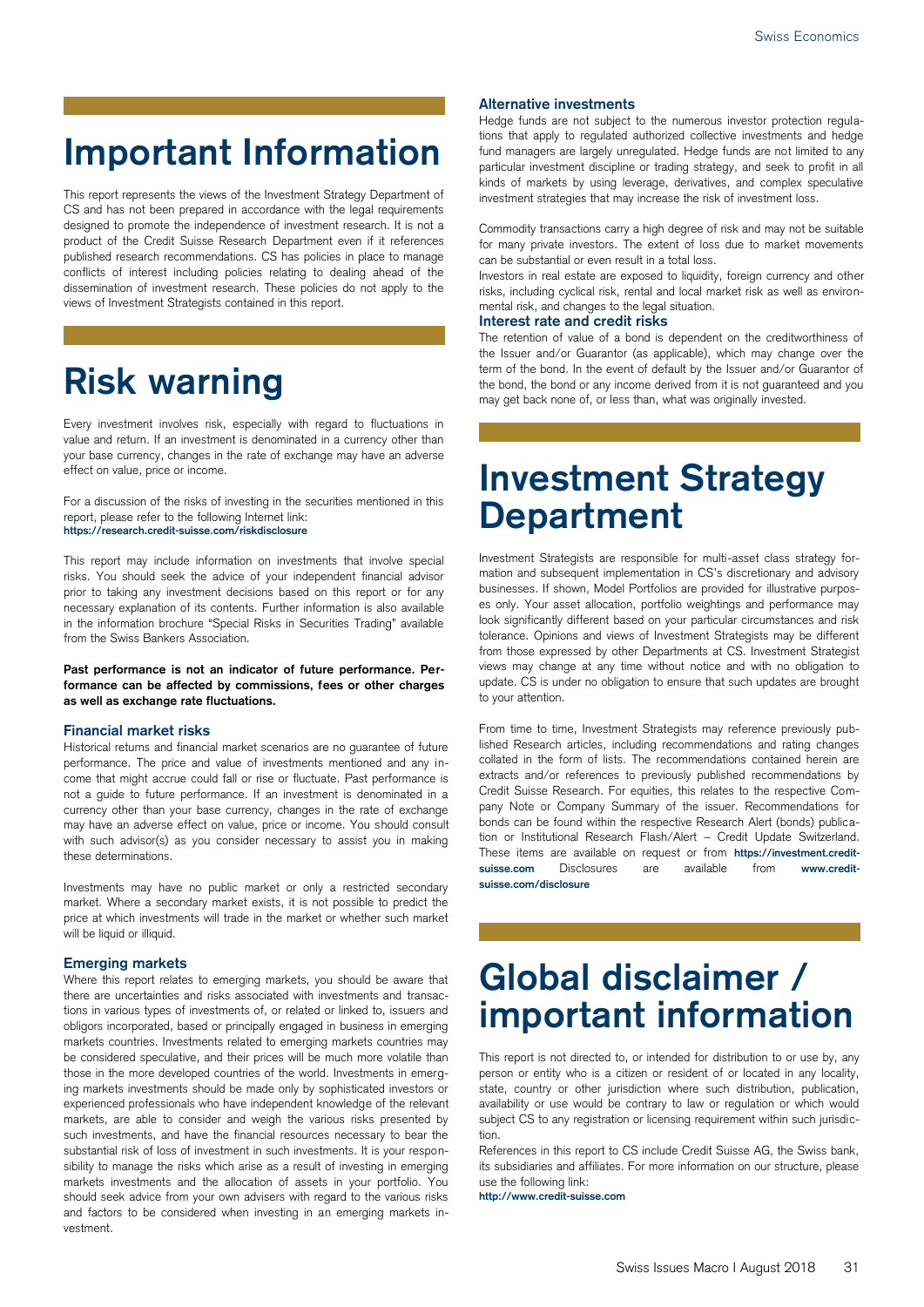**NO DISTRIBUTION, SOLICITATION, OR ADVICE:** This report is provided for information and illustrative purposes and is intended for your use only. It is not a solicitation, offer or recommendation to buy or sell any security or other financial instrument. Any information including facts, opinions or quotations, may be condensed or summarized and is expressed as of the date of writing. The information contained in this report has been provided as a general market commentary only and does not constitute any form of regulated financial advice, legal, tax or other regulated service. It does not take into account the financial objectives, situation or needs of any persons, which are necessary considerations before making any investment decision. You should seek the advice of your independent financial advisor prior to taking any investment decisions based on this report or for any necessary explanation of its contents. This report is intended only to provide observations and views of CS at the date of writing, regardless of the date on which you receive or access the information. Observations and views contained in this report may be different from those expressed by other Departments at CS and may change at any time without notice and with no obligation to update. CS is under no obligation to ensure that such updates are brought to your attention. **FORECASTS & ESTIMATES:** Past performance should not be taken as an indication or guarantee of future performance, and no representation or warranty, express or implied, is made regarding future performance. To the extent that this report contains statements about future performance, such statements are forward looking and subject to a number of risks and uncertainties. Unless indicated to the contrary, all figures are unaudited. All valuations mentioned herein are subject to CS valuation policies and procedures. **CONFLICTS:** CS reserves the right to remedy any errors that may be present in this report. CS, its affiliates and/or their employees may have a position or holding, or other material interest or effect transactions in any securities mentioned or options thereon, or other investments related thereto and from time to time may add to or dispose of such investments. CS may be providing, or have provided within the previous 12 months, significant advice or investment services in relation to the investments listed in this report or a related investment to any company or issuer mentioned. Some investments referred to in this report will be offered by a single entity or an associate of CS or CS may be the only market maker in such investments. CS is involved in many businesses that relate to companies mentioned in this report. These businesses include specialized trading, risk arbitrage, market making, and other proprietary trading. **TAX:** Nothing in this report constitutes investment, legal, accounting or tax advice. CS does not advise on the tax consequences of investments and you are advised to contact an independent tax advisor. The levels and basis of taxation are dependent on individual circumstances and are subject to change. **SOURCES:** Information and opinions presented in this report have been obtained or derived from sources which in the opinion of CS are reliable, but CS makes no representation as to their accuracy or completeness. CS accepts no liability for a loss arising from the use of this report. **WEBSITES:** This report may provide the addresses of, or contain hyperlinks to, websites. Except to the extent to which the report refers to website material of CS, CS has not reviewed the linked site and takes no responsibility for the content contained therein. Such address or hyperlink (including addresses or hyperlinks to CS's own website material) is provided solely for your convenience and information and the content of the linked site does not in any way form part of this report. Accessing such website or following such link through this report or CS's website shall be at your own risk.

#### **Distributing entities**

Except as otherwise specified herein, this report is distributed by Credit Suisse AG, a Swiss bank, authorized and regulated by the Swiss Financial Market Supervisory Authority. **Austria:** This report is distributed by CRED-IT SUISSE (LUXEMBOURG) S.A. Zweigniederlassung Österreich. The Bank is a branch of CREDIT SUISSE (LUXEMBOURG) S.A., a duly authorized credit institution in the Grand Duchy of Luxembourg with address 5, rue Jean Monnet, L-2180 Luxemburg. It is further subject to the prudential supervision of the Luxembourg supervisory authority, the Commission de Surveillance du Secteur Financier (CSSF), 110, route d'Arlon, L-2991 Luxembourg, Grand Duchy of Luxembourg as well as the Austrian supervisory authority, the Financial Market Authority (FMA), Otto-Wagner Platz 5, A-1090 Vienna. **Bahrain:** This report is distributed by Credit Suisse AG, Bahrain Branch, authorized and regulated by the Central Bank of Bahrain (CBB) as an Investment Business Firm Category 2. Related financial services or products are only made available to professional

clients and Accredited Investors, as defined by the CBB, and are not intended for any other persons. Credit Suisse AG, Bahrain Branch is located at Level 21-22, East Tower, Bahrain World Trade Centre, Manama, Kingdom of Bahrain. **DIFC:** This information is being distributed by Credit Suisse AG (DIFC Branch). Credit Suisse AG (DIFC Branch) is licensed and regulated by the Dubai Financial Services Authority ("DFSA"). Related financial services or products are only made available to Professional Clients or Market Counterparties, as defined by the DFSA, and are not intended for any other persons. Credit Suisse AG (DIFC Branch) is located on Level 9 East, The Gate Building, DIFC, Dubai, United Arab Emirates. **France:** This report is distributed by Credit Suisse (Luxembourg) S.A., Succursale en France, authorized by the Autorité de Contrôle Prudentiel et de Résolution (ACPR) as an investment service provider. Credit Suisse (Luxembourg) S.A., Succursale en France, is supervised and regulated by the Autorité de Contrôle Prudentiel et de Résolution and the Autorité des Marchés Financiers. **Germany:** This report is distributed by Credit Suisse (Deutschland) Aktiengesellschaft regulated by the Bundesanstalt für Finanzdienstleistungsaufsicht ("BaFin"). Guernsey: This report is distributed by Credit Suisse AG Guernsey Branch, a branch of Credit Suisse AG (incorporated in the Canton of Zurich), with its place of business at Helvetia Court, Les Echelons, South Esplanade, St Peter Port, Guernsey. Credit Suisse AG Guernsey Branch is wholly owned by Credit Suisse AG and is regulated by the Guernsey Financial Services Commission. Copies of the latest audited accounts are available on request. **India:**  This report is distributed by Credit Suisse Securities (India) Private Limited (CIN no. U67120MH1996PTC104392) regulated by the Securities and Exchange Board of India as Research Analyst (registration no. INH 000001030), as Portfolio Manager (registration no. INP000002478) and as Stock Broker (registration no. INB230970637; INF230970637; INB010970631; INF010970631), having registered address at 9th Floor, Ceejay House, Dr.A.B. Road, Worli, Mumbai - 18, India, T- +91-22 6777 3777. **Italy:** This report is distributed in Italy by Credit Suisse (Italy) S.p.A., a bank incorporated and registered under Italian law subject to the supervision and control of Banca d'Italia and CONSOB. **Lebanon:** This report is distributed by Credit Suisse (Lebanon) Finance SAL("CSLF"), a financial institution incorporated in Lebanon and regulated by the Central Bank of Lebanon ("CBL") with a financial institution license number 42. Credit Suisse (Lebanon) Finance SAL is subject to the CBL's laws and regulations as well as the laws and decisions of the Capital Markets Authority of Lebanon ("CMA"). CSLF is a subsidiary of Credit Suisse AG and part of the Credit Suisse Group (CS). The CMA does not accept any responsibility for the content of the information included in this report, including the accuracy or completeness of such information. The liability for the content of this report lies with the issuer, its directors and other persons, such as experts, whose opinions are included in the report with their consent. The CMA has also not assessed the suitability of the investment for any particular investor or type of investor. Investments in financial markets may involve a high degree of complexity and risk and may not be suitable to all investors. The suitability assessment performed by CSLF with respect to this investment will be undertaken based on information that the investor would have provided to CSLF and in accordance with Credit Suisse internal policies and processes. It is understood that the English language will be used in all communication and documentation provided by CS and/or CSLF. By accepting to invest in the product, the investor confirms that he has no objection to the use of the English language. **Luxembourg:** This report is distributed by Credit Suisse (Luxembourg) S.A., a Luxembourg bank, authorized and regulated by the Commission de Surveillance du Secteur Financier (CSSF). **Qatar:** This information has been distributed by Credit Suisse (Qatar) L.L.C., which is duly authorized and regulated by the Qatar Financial Centre Regulatory Authority (QFCRA) under QFC License No. 00005. All related financial products or services will only be available to Business Customers or Market Counterparties (as defined by the QFCRA), including individuals, who have opted to be classified as a Business Customer, with net assets in excess of QR 4 million, and who have sufficient financial knowledge, experience and understanding to participate in such products and/or services. Therefore this information must not be delivered to, or relied on by, any other type of individual. The QFCRA has no responsibility for reviewing or verifying any Prospectus or other documents in connection with this product/service due to the fact that this product/service is not registered in the QFC or regulated by the QFCRA. Accordingly, the QFCRA has not reviewed or approved this marketing material or any other associated documents nor taken any steps to verify the information set out in this document, and has no responsibility for it.